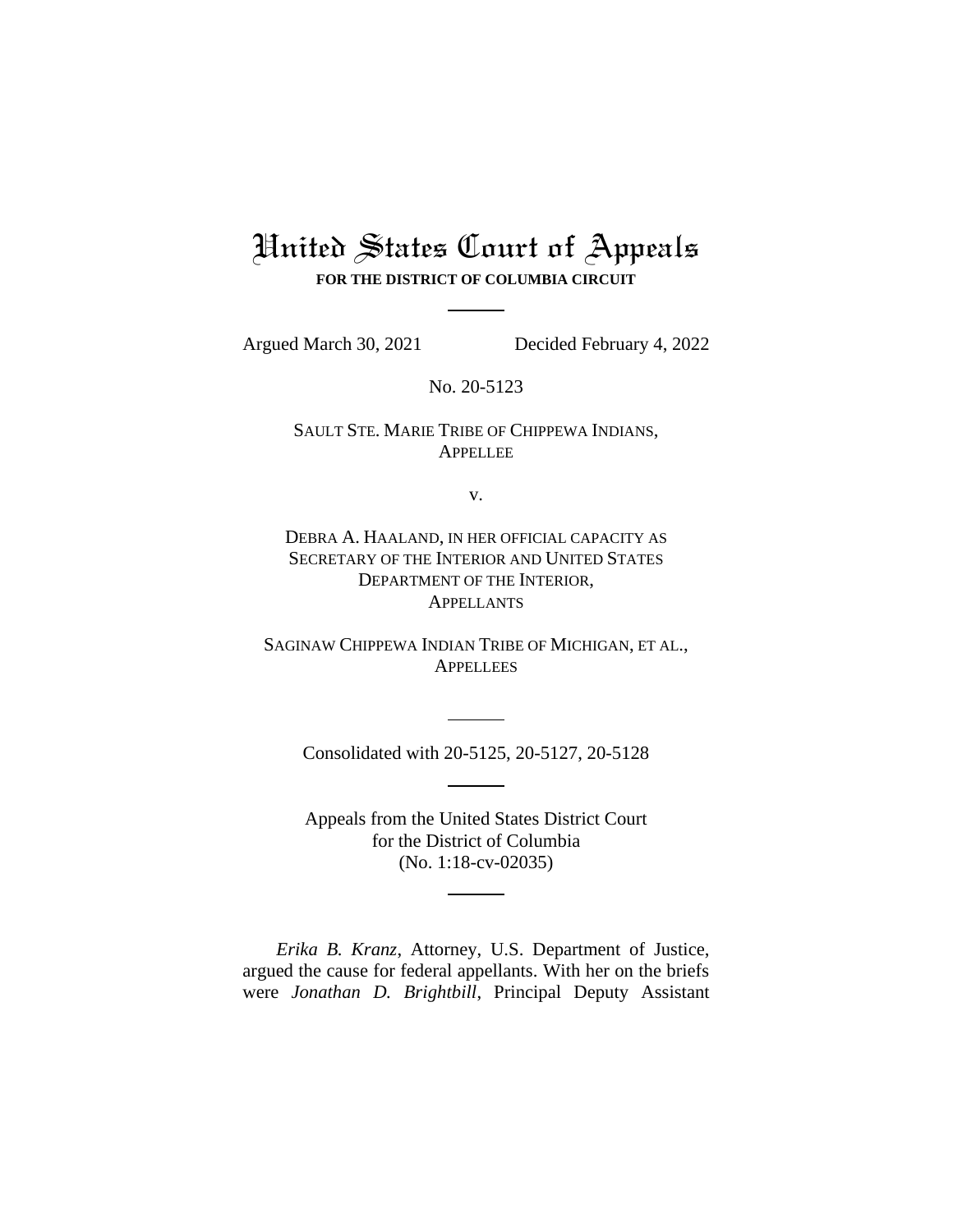Attorney General, *Eric Grant*, Deputy Assistant Attorney General, and *John Smeltzer*, Attorney.

*Pratik A. Shah* argued the cause for non-federal appellants. With him on the briefs were *William A. Szotkowski*, *Leah K. Jurss*, and *Merrill C. Godfrey.*

*Michael A. Carvin*, *William D. Coglianese*, *Ian Heath Gershengorn*, and *Zachary C. Schauf* were on the briefs for appellants MGM Grand Detroit, LLC, et al.

*Danielle Spinelli* argued the cause for appellees. With her on the brief were *Kelly P. Dunbar* and *Kevin M. Lamb.*

*Samuel F. Daughety* was on the brief for *amici curiae* Professors Alexander T. Skibine, Richard B. Collins, and Robert J. Miller in support of appellees.

Before: HENDERSON and RAO, *Circuit Judges*, and SENTELLE, *Senior Circuit Judge*.

Opinion for the Court filed by *Circuit Judge* RAO.

Dissenting opinion filed by *Circuit Judge* HENDERSON.

RAO, *Circuit Judge*: This case involves a dispute about whether land acquired by the Sault Ste. Marie Tribe of Chippewa Indians ("Tribe") must be taken into trust by the Department of the Interior. The Tribe purchased the Sibley Parcel with interest from its Self-Sufficiency Fund and sought to have the land taken into trust with a view to establishing gaming operations. The Tribe claimed the Parcel was acquired for the "enhancement of tribal lands," one of the permitted uses of Fund interest specified in Section 108(c) of the Michigan Indian Land Claims Settlement Act ("Michigan Act"). Interior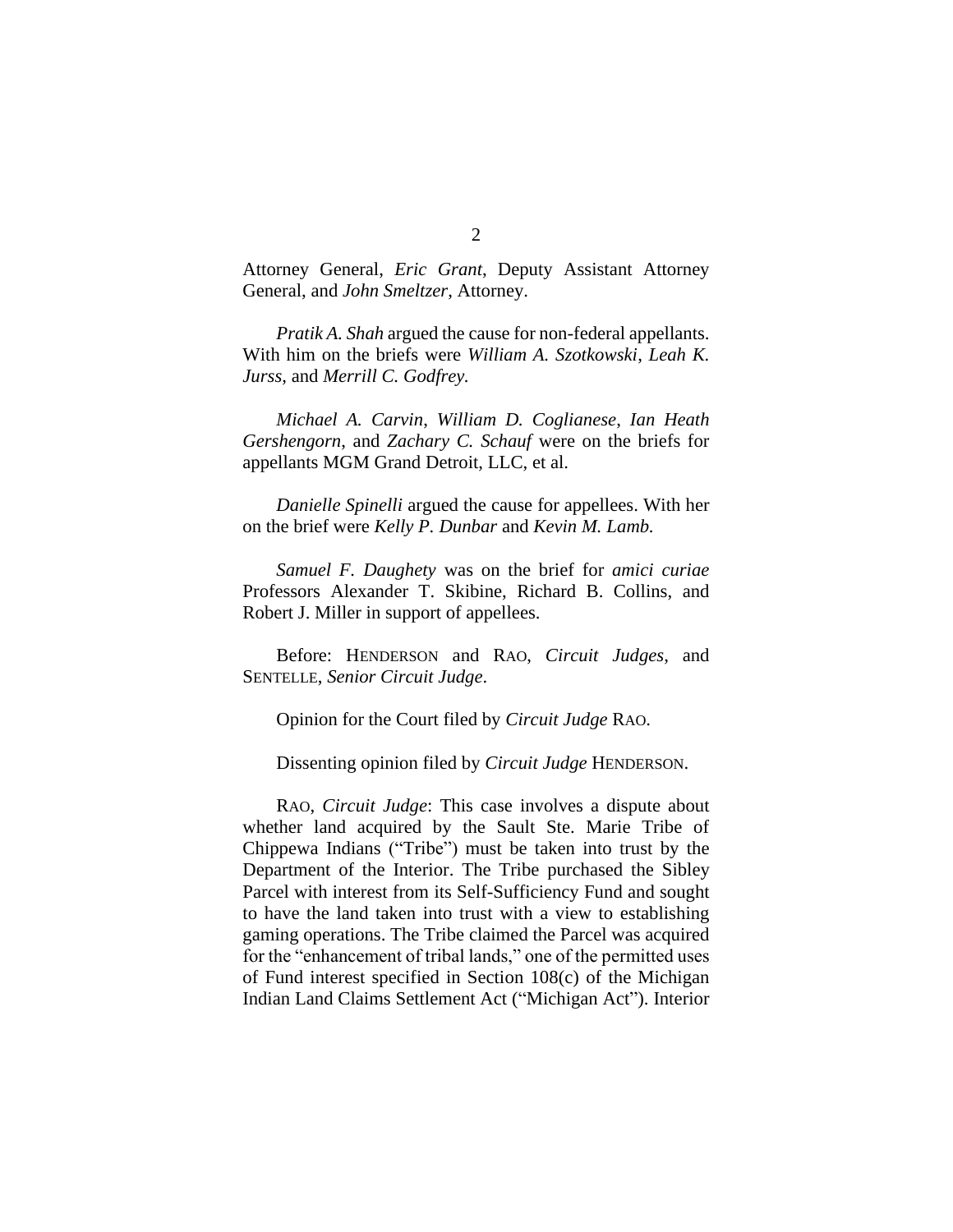concluded, however, that the mere acquisition of additional land was not an "enhancement" under the Michigan Act. Interior declined to take the Parcel into trust because the Tribe failed to demonstrate how the Parcel would improve or enhance tribal lands, particularly because the land was located in Michigan's Lower Peninsula far from the Tribe's existing lands in the Upper Peninsula.

The Tribe sued Interior. The district court granted summary judgment to the Tribe, holding that the Michigan Act imposed a mandatory duty on Interior to take the Parcel into trust, and therefore Interior lacked the authority to verify whether the Tribe's acquisition was a proper use of Fund interest under the Act. *Sault Ste. Marie Tribe of Chippewa Indians v. Bernhardt*, 442 F. Supp. 3d 53, 63 (D.D.C. 2020). The court further held that, even if Interior had such authority, it was unlawfully exercised because the acquisition of land "that increases the Tribe's total landholdings" was an "enhancement" of tribal lands. *Id.* at 73.

Under the plain meaning of the Michigan Act, we hold that before assuming a trust obligation, Interior has the authority to verify that the Tribe properly acquired the land with Fund interest, consistent with the limited uses for such interest in Section 108(c). Furthermore, in exercising that authority, Interior correctly determined that "enhancement of tribal lands" does not include an acquisition that merely increases the Tribe's landholdings. Rather, to enhance tribal lands, an acquisition must improve the quality or value of the Tribe's existing lands. We therefore reverse and remand for proceedings consistent with this opinion.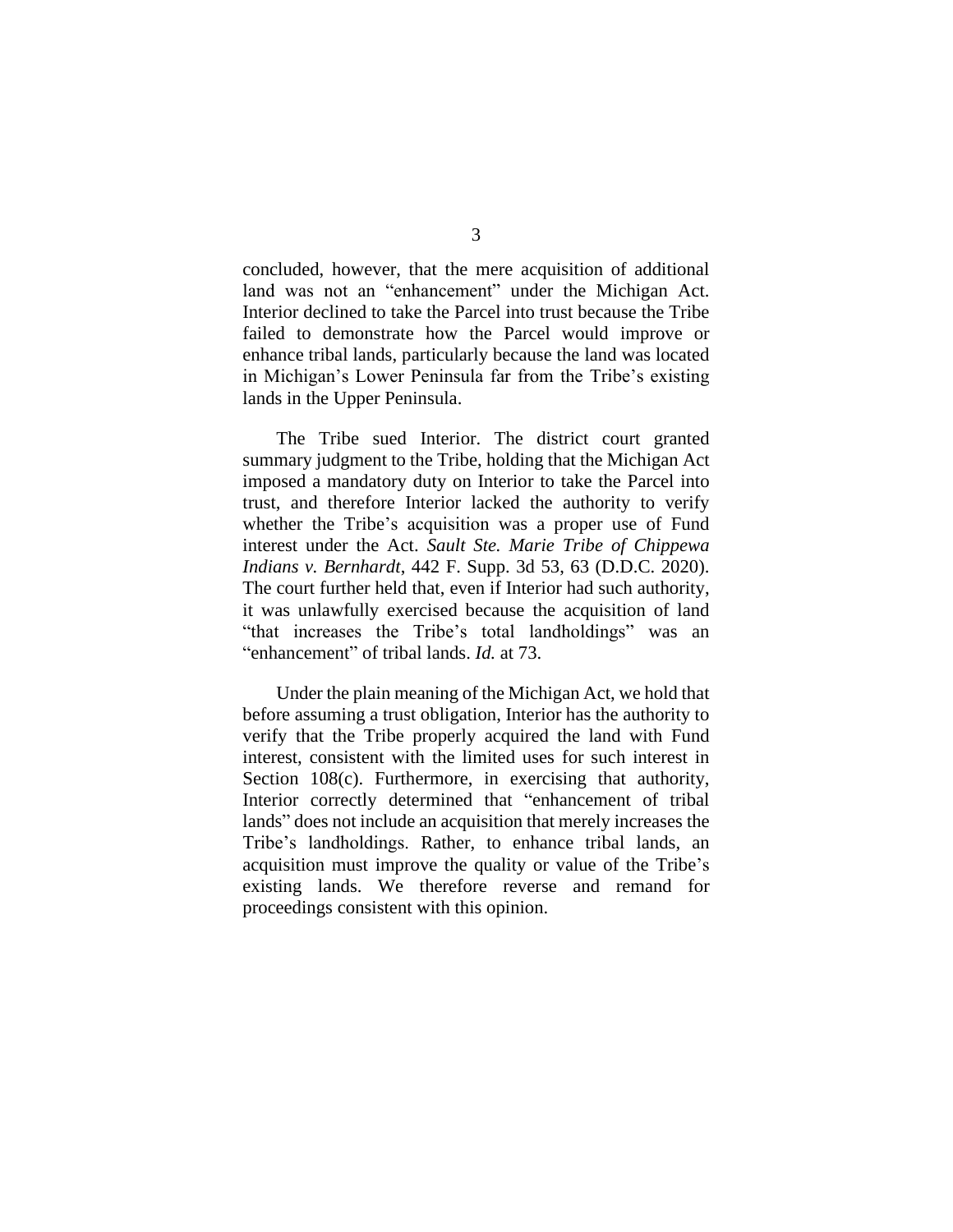4 I.

A.

With more than 40,000 members, the Sault Ste. Marie Tribe of Chippewa Indians is the largest Indian tribe east of the Mississippi River. The Tribe descends from a group of Chippewa bands that historically occupied lands in the Upper Peninsula of Michigan. The Tribe, however, ceded much of its ancestral lands to the federal government through an 1836 treaty. *See* Treaty with the Ottawa and Chippewa, 7 Stat. 491 (Mar. 28, 1836).

More than a century later, Congress created the Indian Claims Commission and authorized it to hear, among other things, claims that treaties between Indian tribes and the United States were based on unconscionable consideration. Act of Aug. 13, 1946, ch. 959, § 2, 60 Stat. 1049, 1050. The Tribe brought such a claim, along with two other tribes party to the 1836 Treaty. The Commission held that the Treaty was unconscionable and ordered the United States to pay these tribes more than \$10 million. *Bay Mills Indian Cmty. v. United States*, 26 Ind. Cl. Comm. 538, 542, 560 (1971) (finding the government paid only fifteen percent of the land's fair value under the Treaty). The United States did not distribute the judgment funds for several decades, in part because the three tribes could not reach an agreement on how to divide the money.

In 1997, the tribes and the federal government negotiated a compromise that resulted in the Michigan Act, Pub. L. No. 105-143, 111 Stat. 2652 (1997). <sup>1</sup> The Act provided for the

<sup>1</sup> Following the Civil War, the government moved away from negotiating treaties with Indian tribes and instead enacted statutes to govern federal relations with tribes. *See* COHEN'S HANDBOOK OF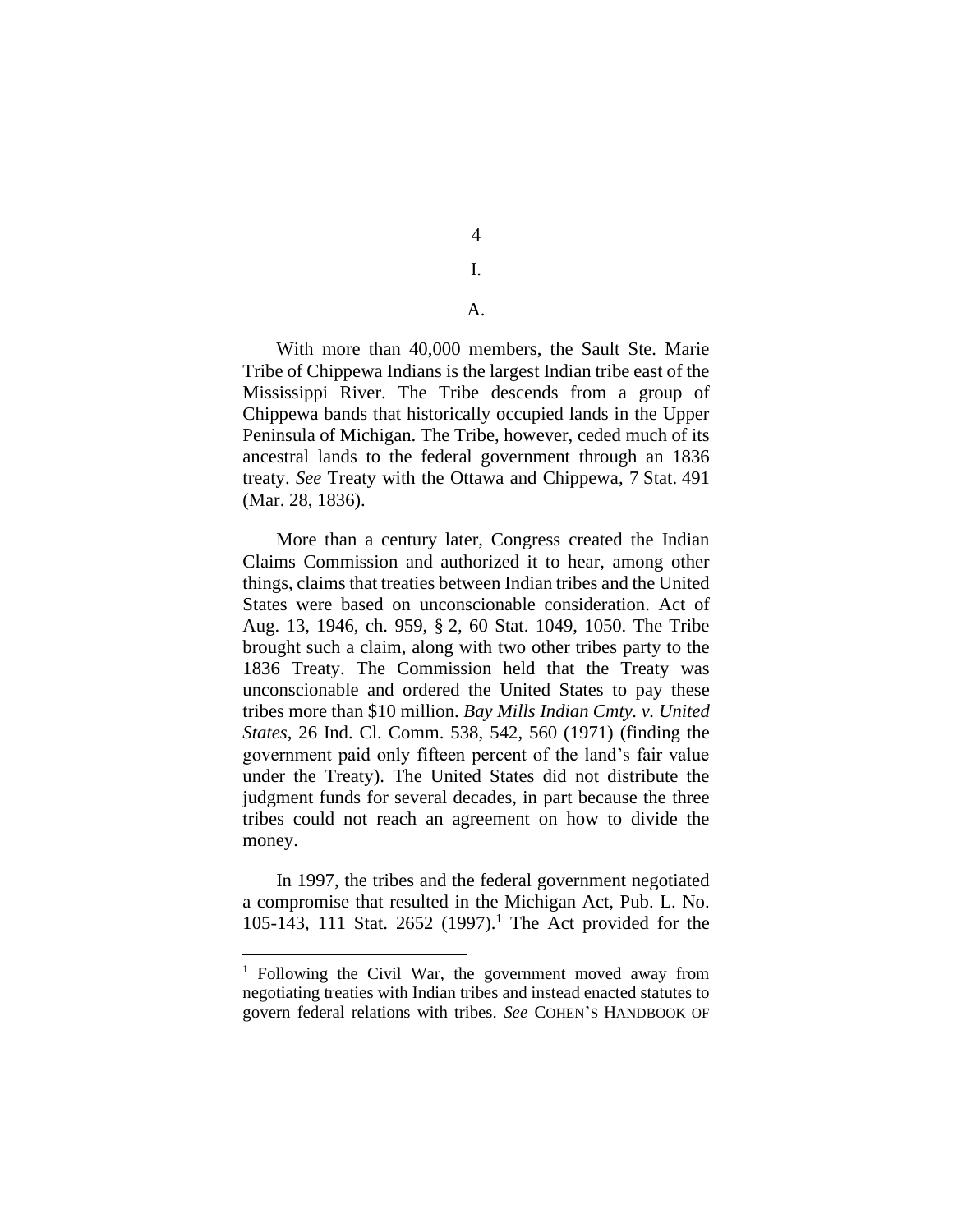distribution of the judgment funds among the tribes with separate sections of the statute governing each tribe's use of its judgment funds. Michigan Act § 104.

Section 108 of the Michigan Act requires the Sault Ste. Marie Tribe to establish a "Self-Sufficiency Fund" to hold its share of the judgment. *Id.* § 108(a)(1). The Tribe's Board of Directors is named the trustee of the Fund and makes expenditure and distribution decisions, and "the Secretary [has] no trust responsibility for the investment, administration, or expenditure" of the Fund. *Id.*  $\S$  108(a)(2), (e)(2).

The Act also delineates distinct uses for Fund principal and interest. *Id.* § 108(b)–(c). As relevant here, Fund interest may be expended for only five uses: "an addition to the principal"; "a dividend to tribal members"; "a per capita payment to some group or category of tribal members"; "educational, social welfare, health, cultural, or charitable purposes which benefit the [Tribe's] members"; or "consolidation or enhancement of tribal lands." *Id.* § 108(c). If the Tribe acquires lands with Fund interest, those lands "shall be held in trust by the Secretary for the benefit of the tribe." *Id.* § 108(f).

# B.

This dispute arises out of Interior's refusal to take into trust a parcel of land acquired by the Tribe.

FEDERAL INDIAN LAW § 1.03[9], at 69 (Nell Jessup Newton ed., 2012) [hereinafter COHEN'S HANDBOOK]. Statutes like the Michigan Act, which address only particular tribes, are special provisions not codified in the United States Code. *See generally* 25 U.S.C. ch. 19 codification note (explaining that provisions "relating to settlement of the land claims of certain Indian tribes [were] omitted from the Code as being of special and not general application").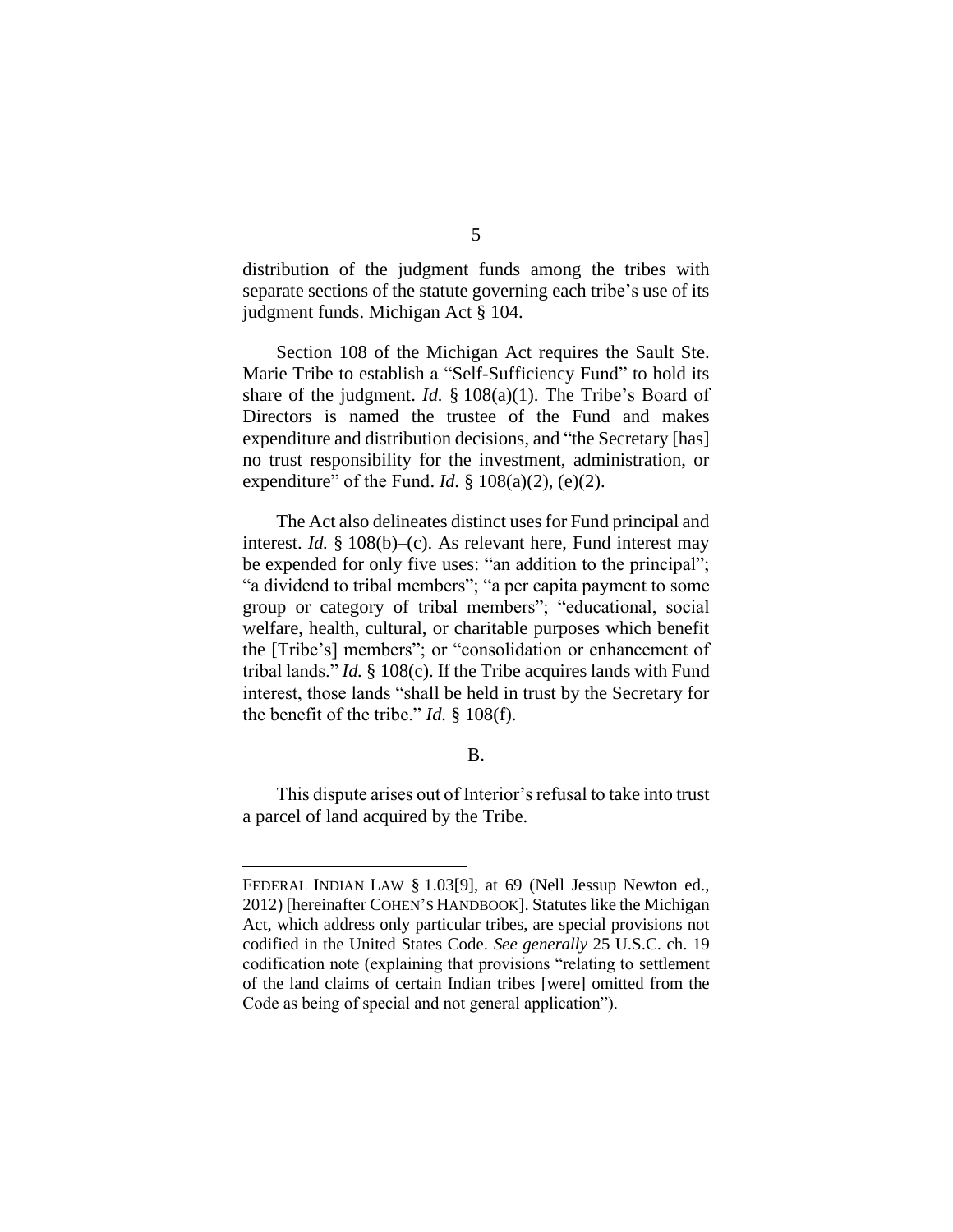Using Fund interest, the Tribe purchased 71 acres, known as the "Sibley Parcel," in the Lower Peninsula of Michigan. In its application to have Interior take the Parcel into trust, the Tribe acknowledged that it purchased the Parcel in anticipation of conducting gaming activities on the land. The Tribe contended that the Michigan Act gave Interior no authority to determine whether land acquired with Fund interest was for a use allowed by the Michigan Act, leaving that evaluation solely with the Tribe's Board. Because the Board had made the determination that the acquisition would "consolidat[e] or enhance[] … tribal lands" and used Fund interest, the Tribe maintained Interior had a mandatory duty to take the parcel into trust under Section 108(f). The Tribe also argued that the purchase constituted an "enhancement" of tribal lands because it "increas[ed] the total land possessed by the Tribe."

After some back and forth, Interior issued an interim decision concluding that before taking the land into trust it was required to verify both that the purchase of the Sibley Parcel complied with the Michigan Act's requirements for the use of Fund interest and that the Tribe had in fact used interest for the purchase. Relying on an earlier decision concerning the Bay Mills Indian Community, Interior maintained that "enhancement" means only acquisitions that "make greater, as in cost, value, attractiveness, etc.; heighten; intensify; [or] augment" existing tribal lands. <sup>2</sup> The Tribe had failed to provide

<sup>&</sup>lt;sup>2</sup> Section 107 of the Michigan Act, which governs the judgment funds of the Bay Mills Indian Community, provides that Bay Mills may use interest generated from its share for "the consolidation and enhancement of tribal landholdings." Michigan Act § 107(a)(3). After Bay Mills acquired a parcel far away from its existing lands, Interior interpreted "enhancement" to mean an acquisition that "must somehow enhance (*i.e.*, make greater the value or attractiveness) some other tribal landholding already in existence." Although a district court disagreed with Interior's interpretation, the Sixth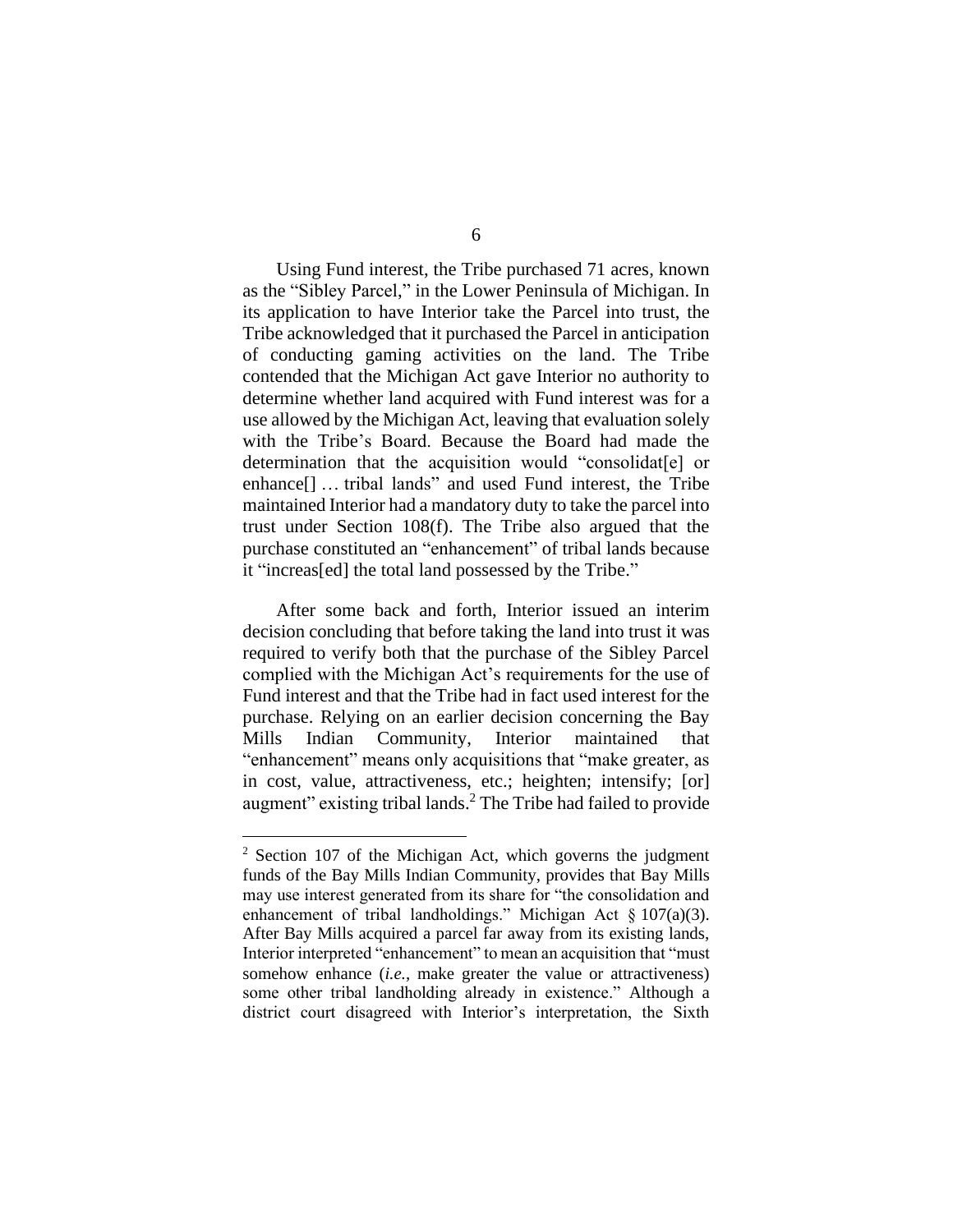sufficient evidence that the Sibley Parcel on the Lower Peninsula would constitute an "enhancement" of the Tribe's existing lands in the Upper Peninsula. Interior gave the Tribe an opportunity to submit further evidence by keeping its application open, but the Tribe did not do so. Interior issued a final decision denying the Tribe's application to take the land into trust, reiterating that the Tribe had failed to establish that the acquisition of this parcel would increase the value of existing tribal lands.

The Tribe filed a claim under the Administrative Procedure Act in the District Court for the District of Columbia, arguing that Interior's decision was contrary to law or arbitrary and capricious. Three casinos and two tribes intervened as defendants.

The district court granted summary judgment to the Tribe. *Sault Ste. Marie*, 442 F. Supp. 3d at 58. It first held that Interior had no authority to determine whether the Tribe's acquisition of the parcel complied with the uses of Fund interest set forth in Section 108(c) because Section 108(f) creates a mandatory duty for Interior to take into trust any land purchased with Fund interest. As an additional and independent ground, the court held that the Tribe's acquisition of the Sibley Parcel was an "enhancement of tribal lands" within the meaning of Section 108(c). The court rejected Interior's interpretation of "enhancement" as an acquisition that only increases the value of existing tribal lands. The court determined that "enhancement" unambiguously includes any acquisition that increases the total amount of tribal lands, even if a parcel does

Circuit vacated that decision because Bay Mills had sovereign immunity from the claims lodged in that case. *See Michigan v. Bay Mills Indian Cmty.*, 695 F.3d 406, 414–16 (6th Cir. 2012), *aff'd*, 572 U.S. 782 (2014).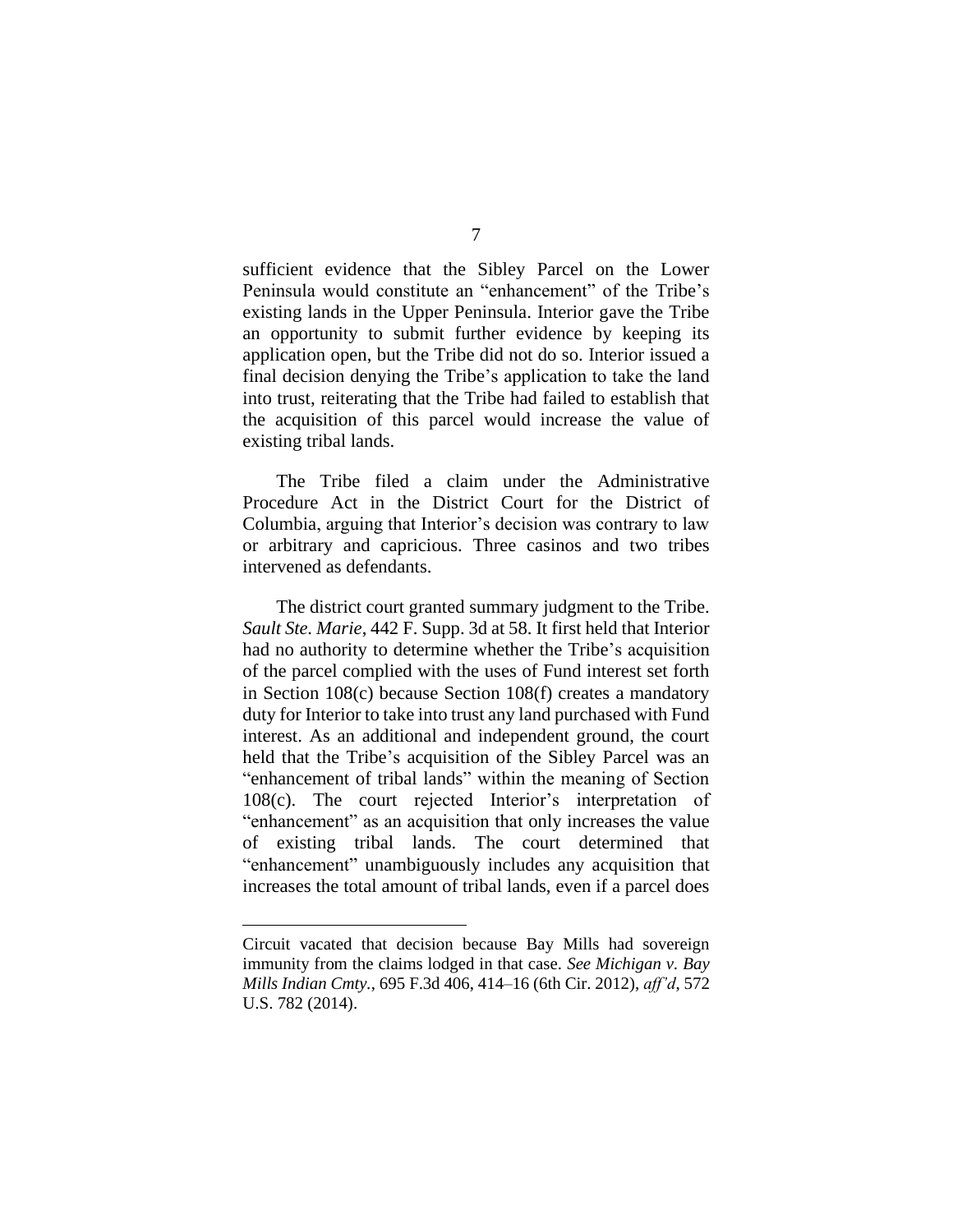not increase the quality or value of existing tribal lands. The court, however, declined to issue an order compelling Interior to take the Sibley Parcel into trust. Instead, the court vacated Interior's decision and remanded to the agency for further proceedings. Interior appealed.

We review the grant of summary judgment de novo "and therefore, in effect, review directly the decision of the agency." *Purepac Pharm. Co. v. Thompson*, 354 F.3d 877, 883 (D.C. Cir. 2004) (cleaned up). The Tribe challenges Interior's interpretation of the Michigan Act. Therefore, "we first consider 'whether Congress has directly spoken to the precise question at issue'" by looking to the statutory text. *Baystate Franklin Med. Ctr. v. Azar*, 950 F.3d 84, 92 (D.C. Cir. 2020) (quoting *Chevron U.S.A. Inc. v. Nat. Res. Def. Council, Inc.*, 467 U.S. 837, 842 (1984)). If the statute unambiguously resolves the question, that is the end of our inquiry. *Id.* The plain meaning of the Michigan Act resolves both of the questions on appeal.

## II.

The threshold question is whether Interior has the authority to verify that land purchased with Fund interest was for one of the uses listed in Section 108(c) before taking the land into trust. Interior's obligation to take the land into trust is established by Section 108(f), which provides in full: "Any lands acquired using amounts from interest or other income of the Self-Sufficiency Fund shall be held in trust by the Secretary for the benefit of the tribe." Michigan Act  $\S$  108(f). As the parties agree, this provision imposes a mandatory duty on the Secretary to take into trust land acquired using Fund interest. The Tribe asserts that the only condition the Secretary may consider is whether Fund interest was in fact used to acquire the lands. Interior maintains, however, that its trust obligation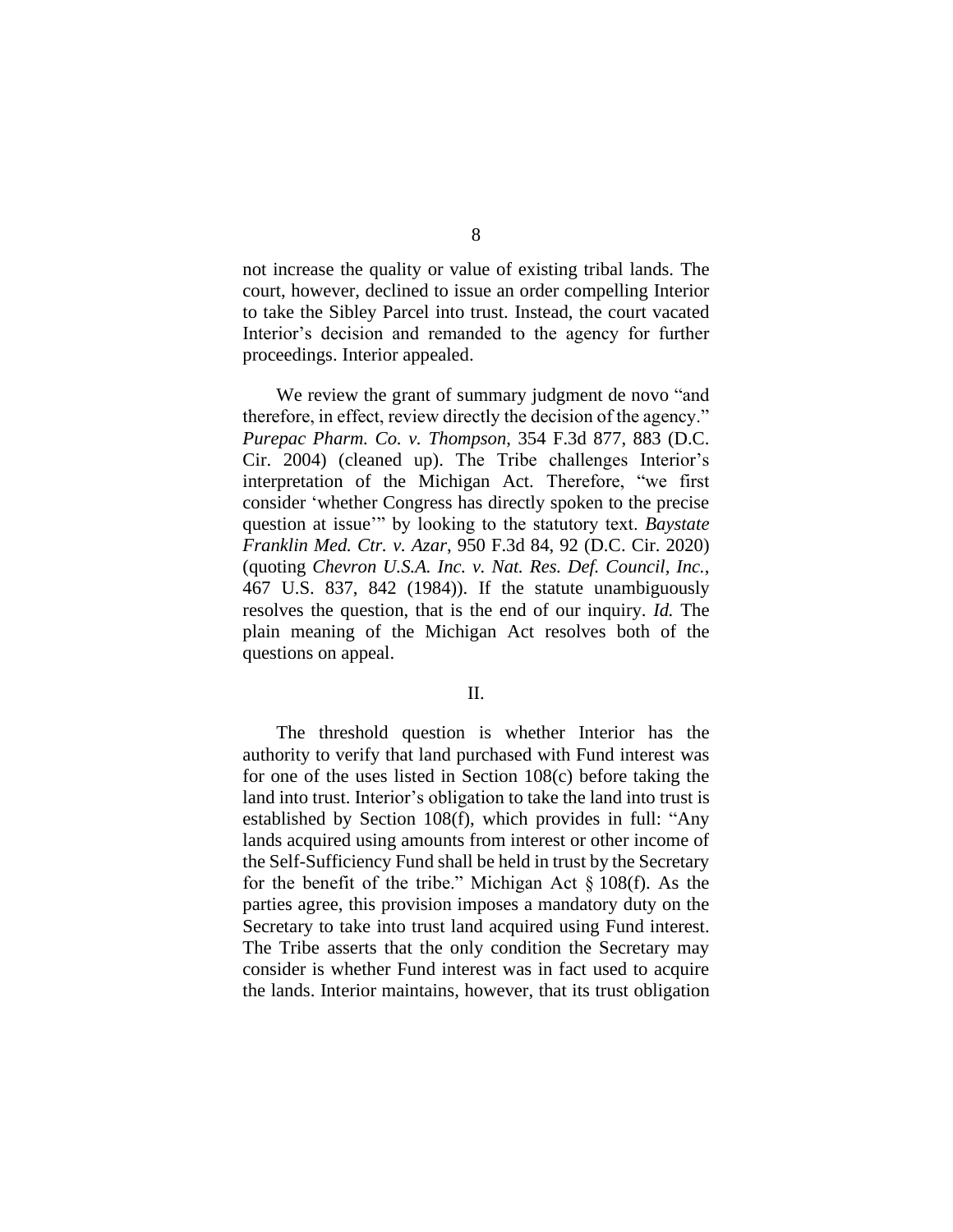also imposes a duty to determine whether the Tribe properly acquired the land using Fund interest, that is, for one of the uses specified by Section 108(c). We agree with Interior's interpretation. Interior's authority to take land into trust under Section 108(f) necessarily includes the authority to determine whether the lands have been lawfully acquired under Section 108(c), which specifies the exclusive uses for which the interest or income of the Self-Sufficiency Fund may be spent.

When a statute establishes a trust obligation of the United States to an Indian tribe, the government acts "not as a private trustee but pursuant to its sovereign interest in the execution of federal law." *United States v. Jicarilla Apache Nation*, 564 U.S. 162, 165 (2011). The government's sovereign obligations under the Constitution require the Secretary to ensure the faithful execution of the laws. U.S. CONST. art. II, § 3 (President's obligation to "take Care that the Laws be faithfully executed"). When taking lands into trust, the Secretary must ensure the government's trust obligation is established in accordance with law.

The Michigan Act limits the Tribe's use of Fund interest, and these limitations circumscribe the land that must be taken into trust by the government. The Act restricts the expenditure of Fund interest to five uses: "an addition to the principal"; "a dividend to tribal members"; "a per capita payment to some group or category of tribal members"; "educational, social welfare, health, cultural, or charitable purposes which benefit the [Tribe's] members"; *or* "consolidation or enhancement of tribal lands." Michigan Act § 108(c). As the Tribe acknowledges, Section 108(c) lists permissible uses for Fund interest, which necessarily excludes other uses. Therefore, land acquired for a use not listed in Section 108(c) would not be properly acquired with Fund interest such that the Secretary must take it into trust under Section 108(f).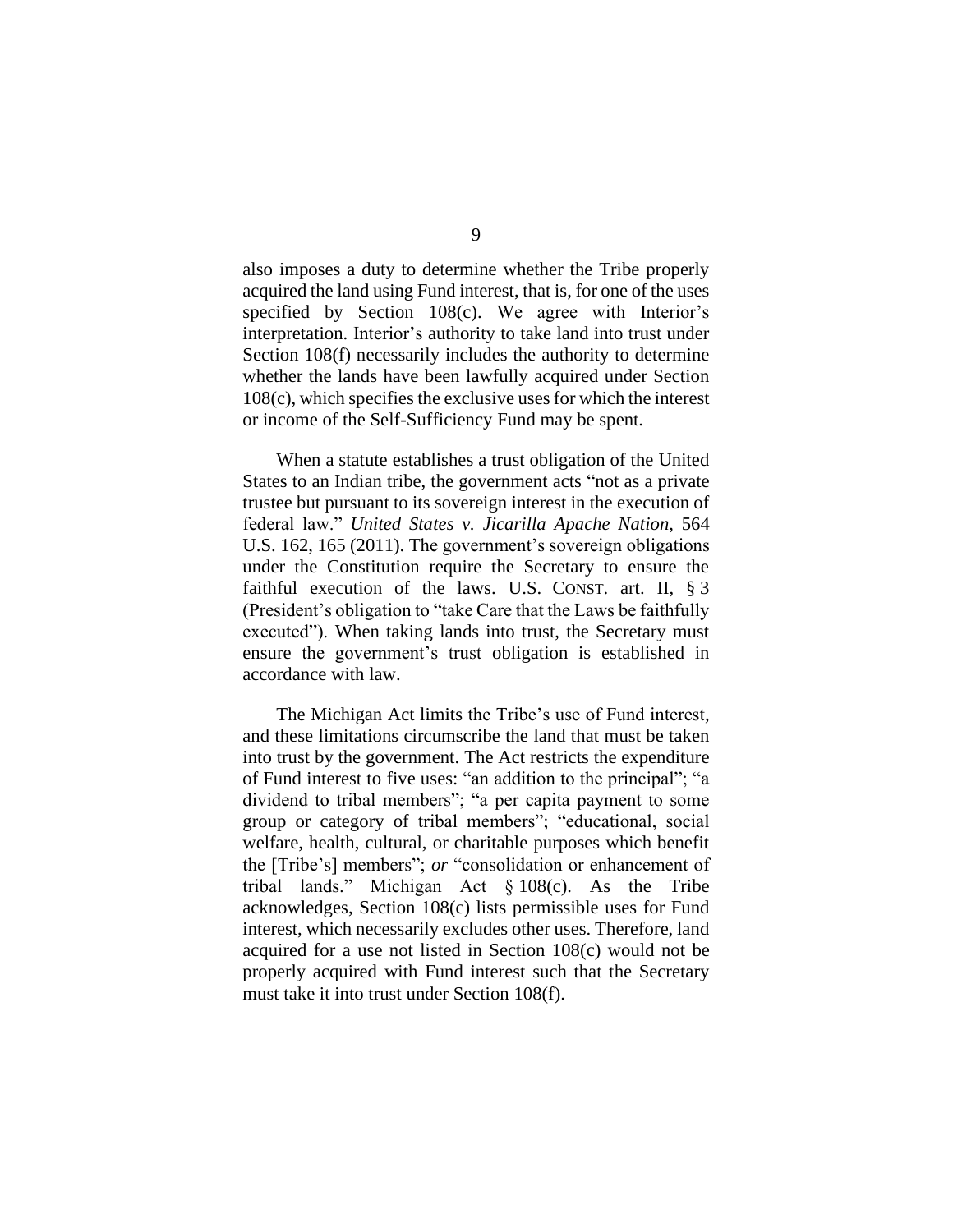The limited uses for Fund interest contrast with the more expansive uses for Fund principal. The principal may be expended when the "[B]oard ... determines" it is "reasonably related to" such general uses as "economic development beneficial to the [T]ribe" or the "development of tribal resources." *Id.* § 108(b)(1)(A). The principal also may be used for expenditures that "are otherwise financially beneficial to the [T]ribe and its members." *Id.* § 108(b)(1)(B). The appropriate expenditures of Fund principal are delineated in terms that arguably leave substantial discretion to the determinations of the Board about whether the expenditure is for a particular use. By contrast, the use of Fund interest in Section 108(c) makes no mention of the Board's determinations, but instead lists five specific uses for which Fund interest "shall be distributed," reinforcing that the Tribe may expend Fund interest exclusively for those uses.

Although both Fund principal and interest and may be used for the "consolidation or enhancement of tribal lands," *only* lands acquired using Fund interest must be taken into trust. *Compare Id.* § 108(f) (lands acquired with interest "shall be held in trust"), *with id.* § 108(b)(4) (lands acquired with principal "shall be held as Indian lands are held"). The Act constrains the Tribe's use of Fund interest to certain uses. To respect the statutory limits on its trust obligation, Interior must have the authority to verify that the land was legitimately acquired with Fund interest for the limited uses detailed in Section 108(c). *Cf. Heckman v. United States*, 224 U.S. 413, 437 (1912) (explaining with respect to limits on the right of alienation of tribal property that "the maintenance of the limitations which Congress has prescribed as a part of its plan of distribution is distinctly an interest of the United States").

The government's obligation to ensure a lawful trusteeship is particularly salient because the decision to take tribal land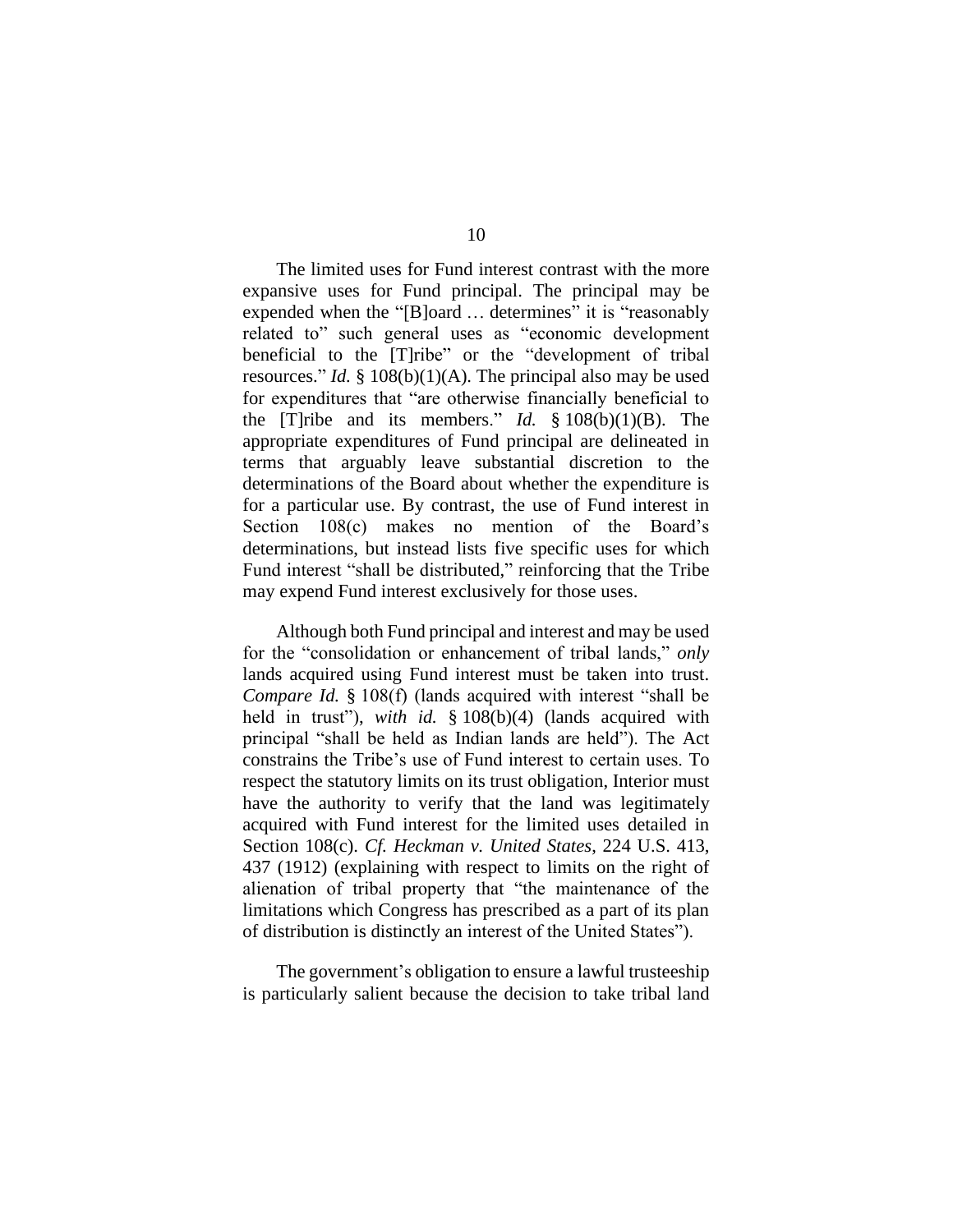into trust implicates an elaborate patchwork of statutory and regulatory provisions. For instance, the Tribe sought to have the Sibley Parcel held in trust so that it might build a casino and develop gaming "if lawfully permitted under [the Indian Gaming Regulatory Act ("IGRA")] and under the Tribe's tribal-state gaming compact with the State of Michigan."<sup>3</sup> As the Tribe recognizes, the government's trust decision implicates whether the Tribe can conduct gaming under IGRA. This highlights Interior's interrelated responsibilities for enforcing laws regarding tribal affairs. <sup>4</sup> Ensuring compliance with the Michigan Act and the limits it places on land taken into trust allows Interior to manage its legal obligations comprehensively and to avoid unnecessary conflicts.

We recognize that the Michigan Act confers broad independence on the Tribe to administer the Fund in accordance with statutory requirements, and that the Tribe's expenditures are not subject to the approval of the Secretary. Michigan Act § 108(e)(2). The Secretary's decision, however, does not void the Tribe's purchase of the lands; it simply means

<sup>&</sup>lt;sup>3</sup> Land taken into trust under the Michigan Act might qualify for an exception to IGRA's prohibition on casinos on lands a tribe acquired after its enactment. *Compare* 25 U.S.C. § 2719(a) (prohibiting gaming on lands acquired after October 17, 1988), *with id.* § 2719(b)(1)(B)(i) (creating an exception for "lands [that] are taken into trust as part of … a settlement of a land claim"). We express no opinion on whether land acquired under the Michigan Act would trigger IGRA's exception.

<sup>4</sup> The Secretary of the Interior is also charged generally "with the supervision of public business relating to … Indians." 43 U.S.C. § 1457; *see also* 25 U.S.C. § 2 (tasking "[t]he Commissioner of Indian Affairs … under the direction of the Secretary of the Interior" with "the management of all Indian affairs and of *all* matters arising out of Indian relations") (emphasis added).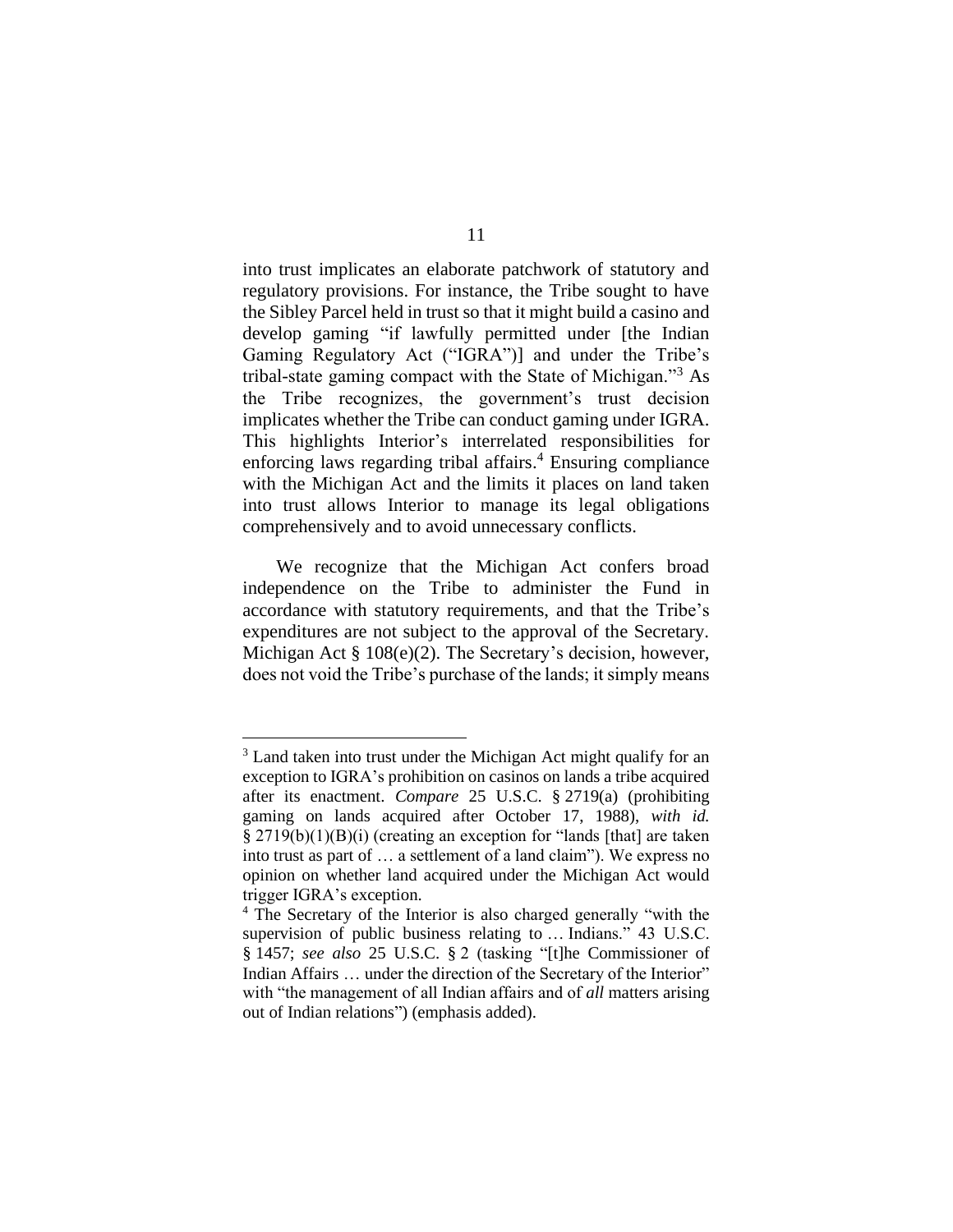the land will not be taken into trust.<sup>5</sup> The Tribe's independence with respect to Fund expenditures does not eliminate the federal government's separate and independent trust obligations. *See Jicarilla*, 564 U.S. at 181 ("While one purpose of the Indian trust relationship is to benefit the tribes, the Government has its own independent interest in the implementation of federal Indian policy."). When undertaking a trust obligation on behalf of the federal government, the Secretary may confirm that the lands were properly acquired using Fund interest or income.

The common law of trusts reinforces that Section 108(f) does not require Interior to take land into trust that the Tribe acquired contrary to law. Because Section 108(f) imposes a trust responsibility on the government, background principles drawn from the common law of trusts may inform our interpretation. *See id.* at 177 (explaining we may "look[] to common-law principles to inform our interpretation of statutes" governing the government's trust relationship with an Indian tribe); *United States v. White Mountain Apache Tribe*, 537 U.S. 465, 475 (2003) (looking to the common law to determine the United States' duties as trustee).

A bedrock principle of trusts is that "[a]n intended trust or trust provision is invalid if … it is contrary to public policy." RESTATEMENT (THIRD) OF TRUSTS § 29(c). If an invalid trust is

<sup>5</sup> While this decision may have substantial consequences for how the Tribe is able to use and develop the land for gaming purposes (a question on which we take no position), Interior's decision to decline the trust relationship does not override the Tribe's independent decision to acquire the land using Fund interest. Contrary to the suggestion of our dissenting colleague, Interior's verification that land was acquired for a statutory use before taking such land into trust does not "condition" the Tribe's use of Fund interest. *See*  Dissenting Op. at 3–5.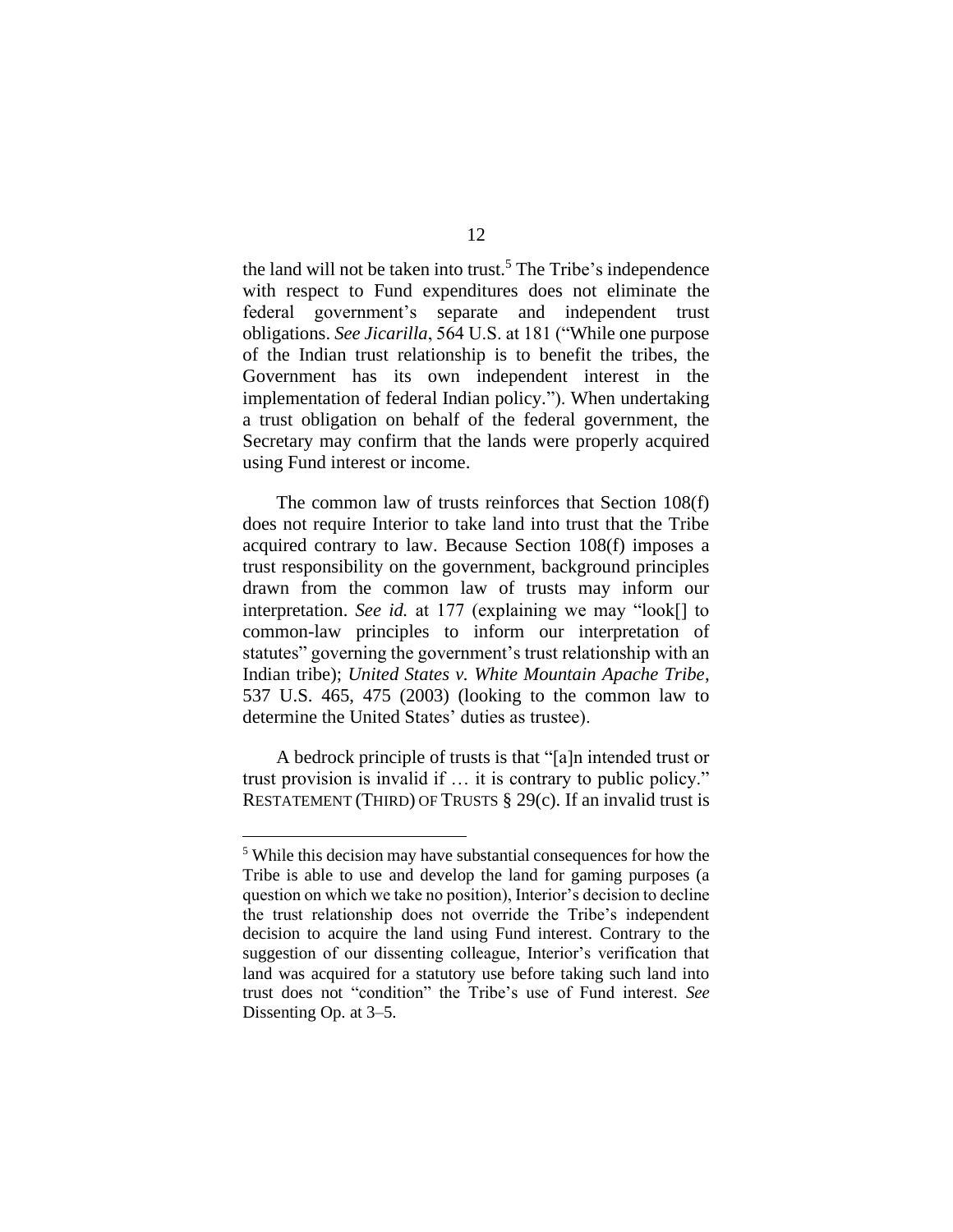created, "[a] trustee has a duty not to comply with a provision of the trust that the trustee knows or should know is invalid because the provision is unlawful or contrary to public policy." *Id.* § 72; *see also Fifth Third Bancorp v. Dudenhoeffer*, 573 U.S. 409, 428 (2014) ("[T]he duty of prudence, under [a statute] as under the common law of trusts, does not require a fiduciary to break the law.").

These principles support Interior's interpretation of the Michigan Act to allow the government to ensure it takes land into trust only when consistent with the public policy established by the Michigan Act. Nothing in the Act obliges the government to assume a trusteeship that would further a violation of the law. When taking land into trust for the Tribe, Interior may consider whether the Tribe spent Fund interest for one of the exclusive uses under Section 108(c) in order to ensure that the government's trust relationship is secured on lawful foundations.

The Tribe raises several arguments in support of its position that the *only* condition the Secretary may consider is whether Fund interest was in fact used to acquire the lands. According to the Tribe, Section 108(f) requires Interior to take any lands acquired with Fund interest into trust without regard to whether the Tribe's acquisition of those lands comports with one of the exclusive uses enumerated in Section 108(c).

First, the Tribe maintains that because Section 108(f) specifies one and only one condition for taking land into trust that it be acquired with Fund interest—the Secretary lacks the authority to verify if the land was acquired for a use enumerated in Section 108(c). The Tribe attempts to rely on a negative implication, but such an implication should be drawn only "when circumstances support a sensible inference" that a term was deliberately excluded. *NLRB v. SW Gen., Inc.*, 137 S. Ct.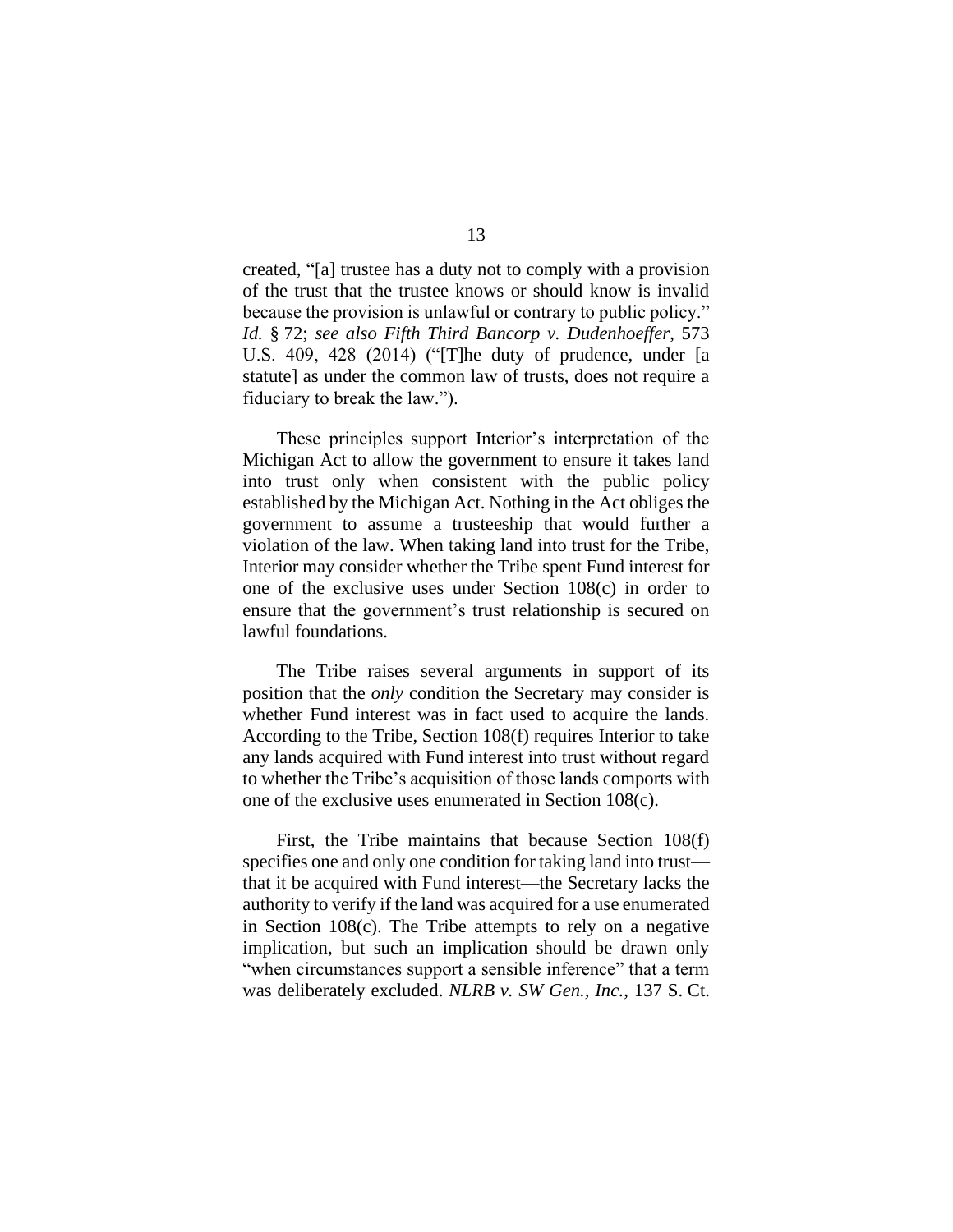929, 940 (2017) (cleaned up). No such inference can be drawn here because acquiring land with Fund interest is not naturally associated with the government's obligation to act lawfully when assuming trust responsibilities. Moreover, the fact that Section 108(f) does not explicitly state that the land must be lawfully or permissibly acquired with Fund interest does not undermine the fundamental principle that the government must follow the law. *Cf. Staples v. United States*, 511 U.S. 600, 605– 06 (1994) (explaining that statutory silence does not undermine a "firmly embedded" legal principle). A reminder to act lawfully need not be written into every statutory provision.<sup>6</sup> The Tribe focuses myopically on Section 108(f), but Interior must comply with all relevant laws, including the other requirements of the Michigan Act.

Second, the Tribe emphasizes that "[*a*]*ny* lands acquired using [Fund] interest … shall be held in trust" and argues that "any" conveys an expansive meaning. Michigan Act § 108(f) (emphasis added). We agree. But the expansiveness depends on what the word "any" modifies, which here is "lands acquired using [Fund] interest." *Cf. Ali v. Fed. Bureau of Prisons*, 552 U.S. 214, 220 (2008) (looking to what the word "any" modifies when considering a statute's meaning). The use of "any" in this context prohibits Interior from imposing additional limitations on what land may be taken into trust; however, it does not eliminate the requirement that Fund interest be spent only for one of the exclusive uses in Section 108(c). Nor does the term "[a]ny lands acquired" require

 $6$  The dissent would effectively read a limitation into Section 108(f), precluding the Secretary from ensuring the trust obligation is established consistent with the Michigan Act. Nothing in the Act, however, eliminates the Secretary's "sovereign interest in the execution of federal law." *Jicarilla*, 564 U.S. at 165.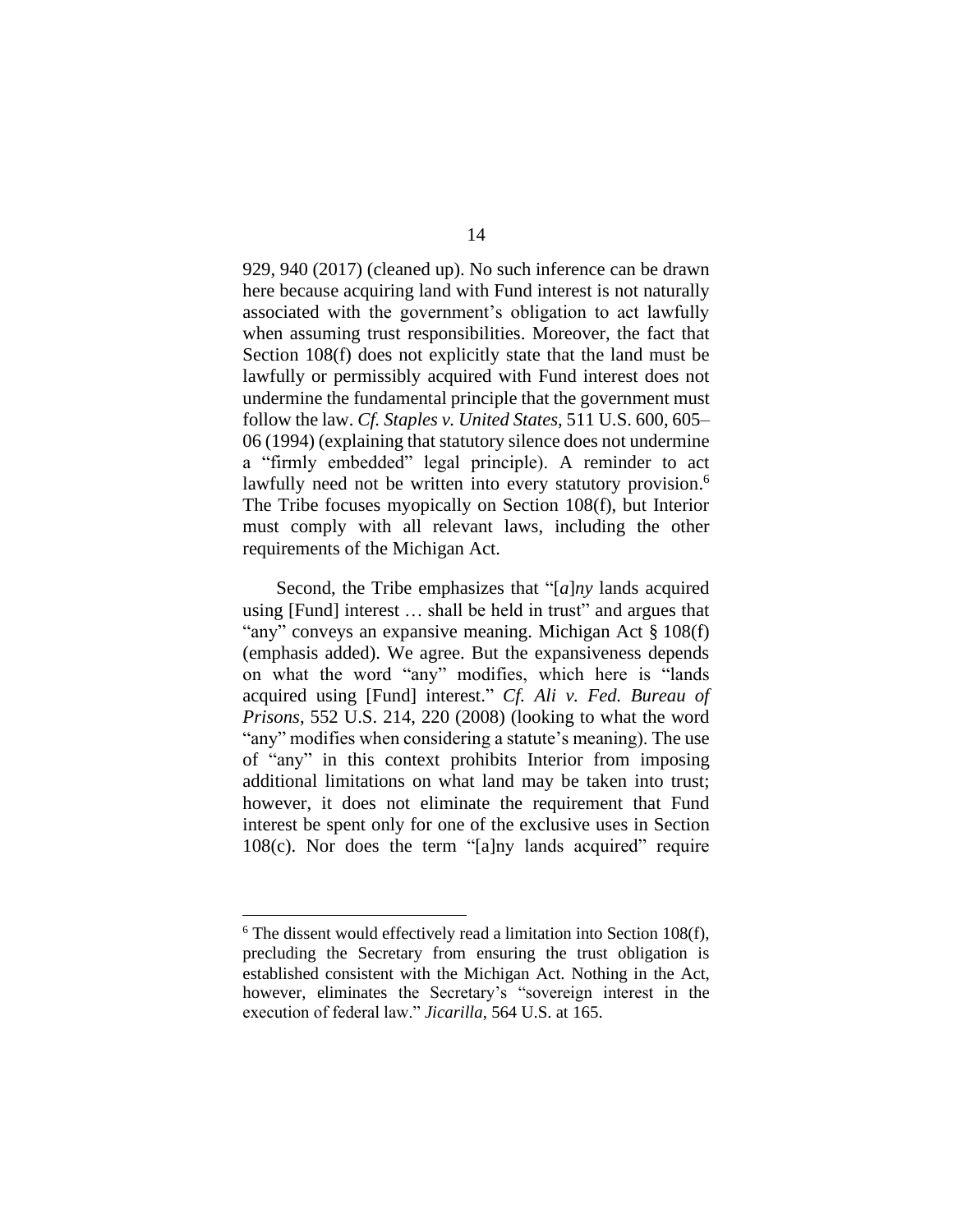Interior to defer to the Tribe when implementing the government's trust obligations.

Finally, the Tribe maintains that the Act negates Interior's authority to review its acquisition of land because "the approval of the Secretary for any payment or distribution from the principal or income of the Self-Sufficiency Fund shall not be required and the Secretary shall have no trust responsibility for the investment, administration, or expenditure of the principal or income of the Self-Sufficiency Fund." Michigan Act § 108(e)(2). Relatedly, the Tribe suggests that principles of tribal sovereignty counsel reading the Michigan Act as leaving the authority to determine whether a purchase complies with Section 108(c) to the Tribe.

We agree that Section 108(e) protects the Tribe's autonomy to decide how to spend Fund principal and interest consistent with the terms of the Act; however, no encroachment on that autonomy occurred here. The Tribe's Board decided to use Fund interest to purchase the Sibley Parcel, and it did so without Interior's approval or interference. Interior does not claim the authority to superintend the Tribe's expenditures, but Interior has an independent sovereign obligation to evaluate whether the lands were legitimately acquired using Fund interest before taking them into trust. By fulfilling the trust responsibilities under Section 108(f), the Secretary does not run afoul of either 108(e)(2), which prohibits the government's interference with the Tribe's spending decisions, or the Tribe's sovereignty. Nor does Interior's authority to verify that the Tribe's acquisition of land was for a statutory use of Fund interest transform the mandatory duty to hold lands in trust into a discretionary one. Interior has no discretion to refuse to hold lands acquired with Fund interest in trust so long as that acquisition comported with statutory requirements.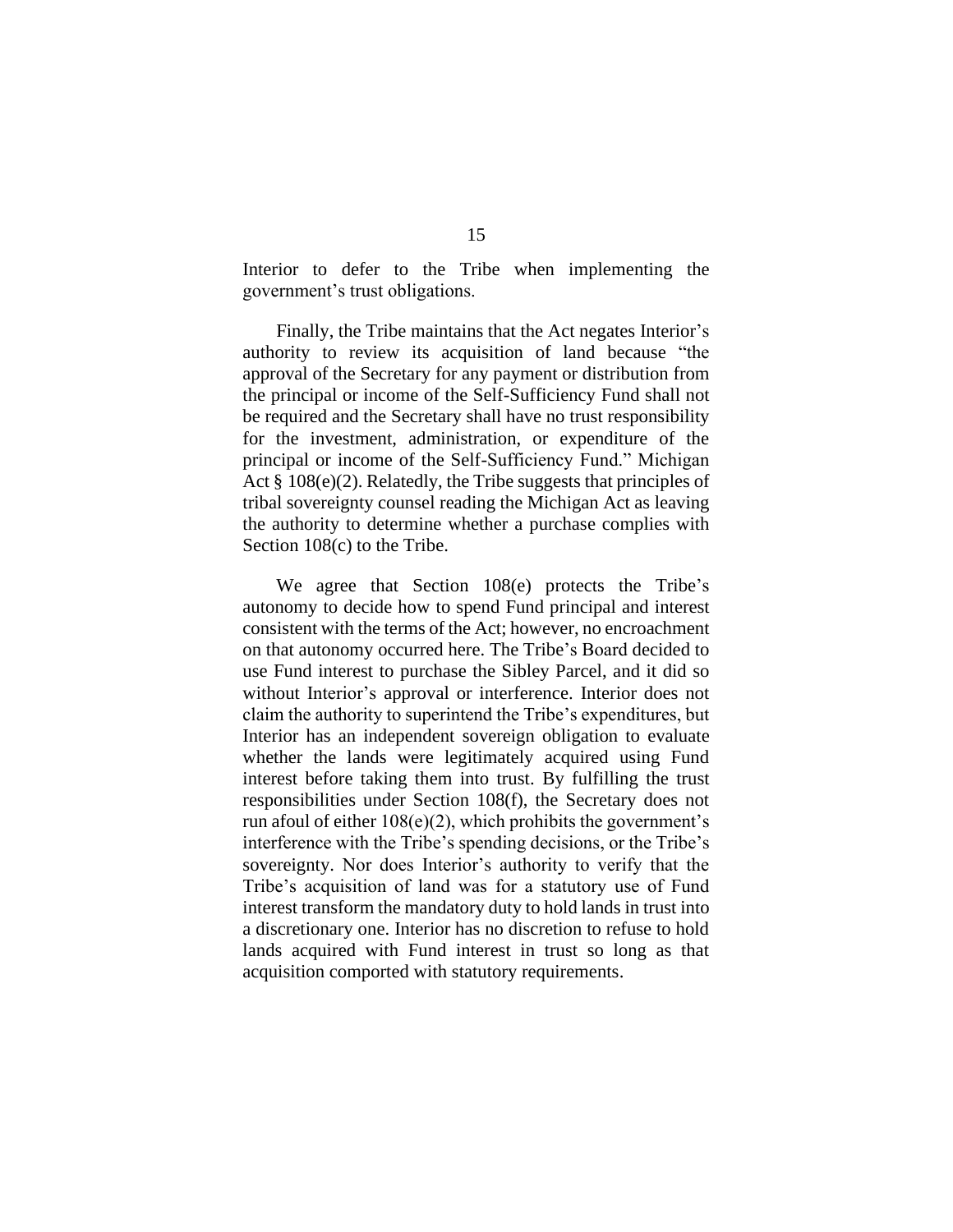The Michigan Act imposes distinct responsibilities on the Tribe and on Interior. The Tribe maintains the authority to spend Fund interest for statutory uses, including for the acquisition of land, and the government may not oversee those decisions. If the Tribe acquires land with Fund interest, however, Interior must determine whether its mandatory trust obligation under Section 108(f) has been triggered. As part of the determination to hold lands in trust, Interior may evaluate whether the land was acquired for one of the exclusive uses of Fund interest in Section 108(c).<sup>7</sup>

### III.

Interior may assess whether the Tribe acquired land with Fund interest and for a permissible use; however, Interior's decision must comport with the Administrative Procedure Act. The Tribe applied to Interior to have it take the Sibley Parcel into trust. Interior refused on the ground that the purchase was not a "consolidation or enhancement of tribal lands." The Tribe argues that Interior's decision was based on an erroneous reading of the Michigan Act and thus is contrary to law. We hold that Interior's interpretation is consistent with the Act. The mere acquisition of additional land, without any demonstration that the acquisition improves the quality or value of existing tribal lands, does not constitute an "enhancement of tribal lands" within the plain meaning of Section 108(c).

The Tribe may spend Fund interest "for consolidation or enhancement of tribal lands." Michigan Act § 108(c)(5). Because these terms are not defined in the Michigan Act, we give them "their ordinary, contemporary, common meaning," *Sandifer v. U.S. Steel Corp.*, 571 U.S. 220, 227 (2014) (cleaned

<sup>7</sup> Because we find no ambiguity in the Michigan Act, we reach neither Interior's claim for *Chevron* deference nor the Tribe's argument that the Indian canon requires an interpretation in its favor.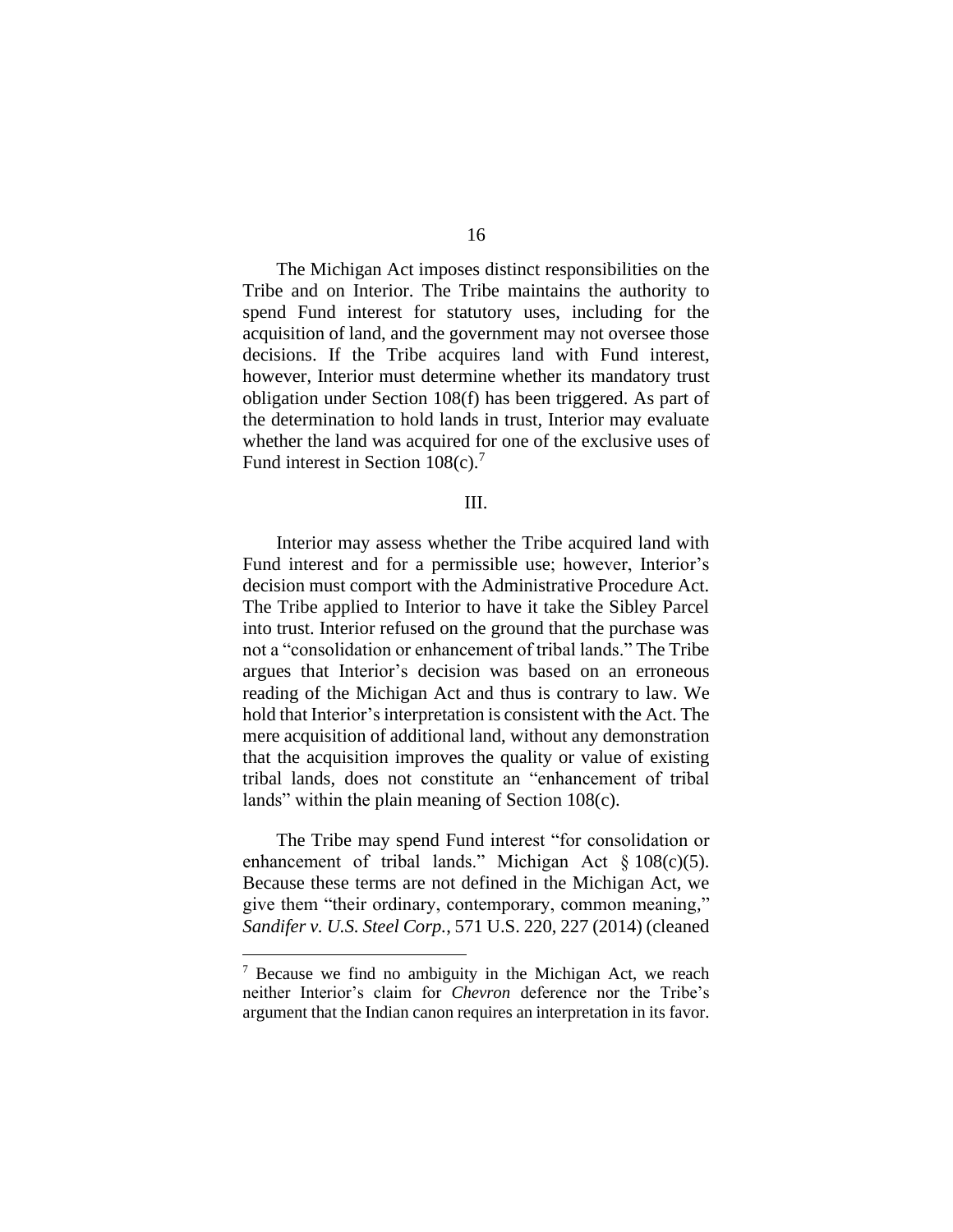up), as informed by the context of the "overall statutory scheme," *Sturgeon v. Frost*, 577 U.S. 424, 438 (2016) (cleaned up).

"Enhancement" typically refers to a qualitative improvement, meaning "[t]o raise in degree, heighten, intensify (qualities, states, powers, etc.)." 5 OXFORD ENGLISH DICTIONARY 261 (2d ed. 1989); *see also* BRYAN A. GARNER, GARNER's MODERN AMERICAN USAGE 300 (2d ed. 2003) (explaining that "enhance … should refer to a quality or condition"); *Enhanced*, BALLENTINE'S LAW DICTIONARY (3d ed. 1969) (defining "enhanced" as "[i]ncreased, especially in value"). Put simply, to enhance is "to make better." BRYAN A. GARNER, GARNER'S DICTIONARY OF LEGAL USAGE 317 (3d ed. 2011). To be sure, "enhance" is sometimes defined as "augmenting," which typically refers to a quantitative increase. *See Enhancement,* BLACK'S LAW DICTIONARY (7th ed. 1999) (defining "enhancement" as "[t]he act of augmenting"); *see also Augment*, 1 OXFORD ENGLISH DICTIONARY 784 (2d ed. 1989) ("[t]o make greater in size, number, amount, degree, etc."). But the most common definition is qualitative. This indicates, as a starting point, that to constitute an "enhancement of tribal lands," a purchase would have to make the tribal lands better and not just add to them.

The text and context of Section 108(c) confirm that the Michigan Act uses "enhancement" in the ordinary way referring to qualitative improvements. The object of enhancement here is "tribal lands." The parties agree that "tribal lands" refers, in some manner, to the Tribe's real property.<sup>8</sup> In the context of real property, "enhancement" refers

<sup>&</sup>lt;sup>8</sup> The parties disagree about the precise definition of "tribal lands." The Tribe maintains it refers generally to "the Tribe's total landholdings." The intervenors suggest that "tribal lands" is a term of art that refers to lands subject to tribal jurisdiction. We need not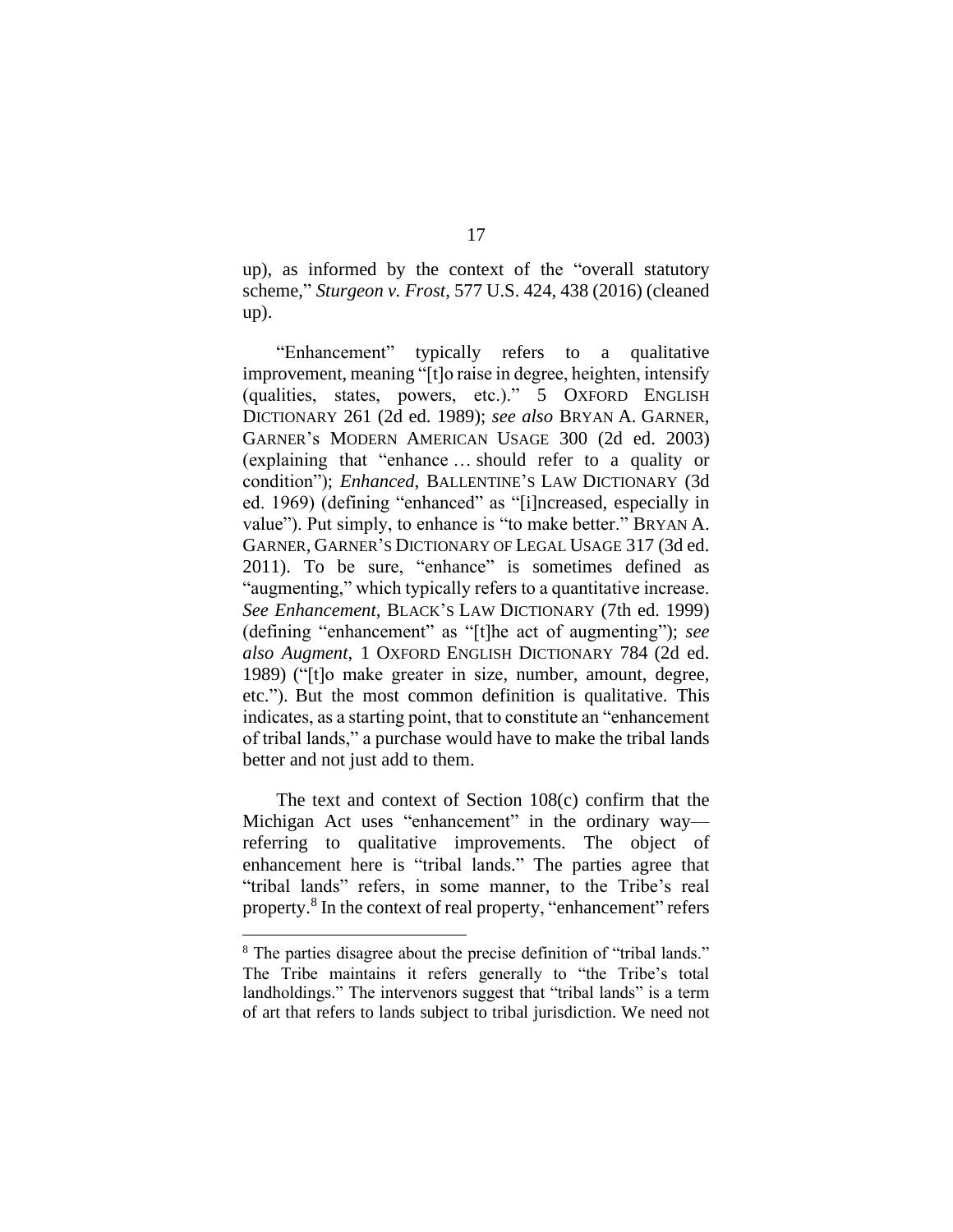to a qualitative improvement, not a quantitative increase. *See* 5 OXFORD ENGLISH DICTIONARY 261 (2d ed. 1989) (defining "enhance" in the context of property as "[i]n more recent use, (of property, etc.) to increase in value or price").

In other statutes involving Indian lands, Congress has used "enhancement" to refer to qualitative improvements. For example, the National Indian Forest Resources Management Act addresses "the development, maintenance, and enhancement of Indian forest land in a perpetually productive state." Pub. L. No. 101-630, § 305(b), 104 Stat. 4532, 4535–36 (1990) (codified at 25 U.S.C.  $\S 3104(b)(1)$ ). Consistent with development and maintenance, "enhancement" also refers to qualitative improvements. And keeping "land in a perpetually productive state" would not naturally include acquiring additional land. Moreover, in statutes addressing real property, Congress frequently lists the "acquisition" and "enhancement" of property as separate terms, further bolstering the understanding that the acquisition of land alone is not equivalent to an enhancement.<sup>9</sup> In these varied contexts, all involving land, the plain meaning of enhancement is qualitative and distinct from the mere acquisition of additional land.

Furthermore, in statutes addressing tribal land specifically, Congress commonly uses "acquire" when granting general

determine the precise scope of "tribal lands" as used in the Michigan Act, however, as the different definitions advanced by the parties all refer to real property held by a tribe.

<sup>&</sup>lt;sup>9</sup> *See, e.g.*, 16 U.S.C. § 1456-1(f)(4)(C) (referring to "[c]osts associated with land *acquisition*, land management planning, remediation, restoration, and *enhancement*") (emphases added); 10 U.S.C. § 2601(e) (providing that the Secretary of a military branch may accept some gifts "consisting of the provision, *acquisition*, *enhancement*, or construction of real or personal property") (emphases added).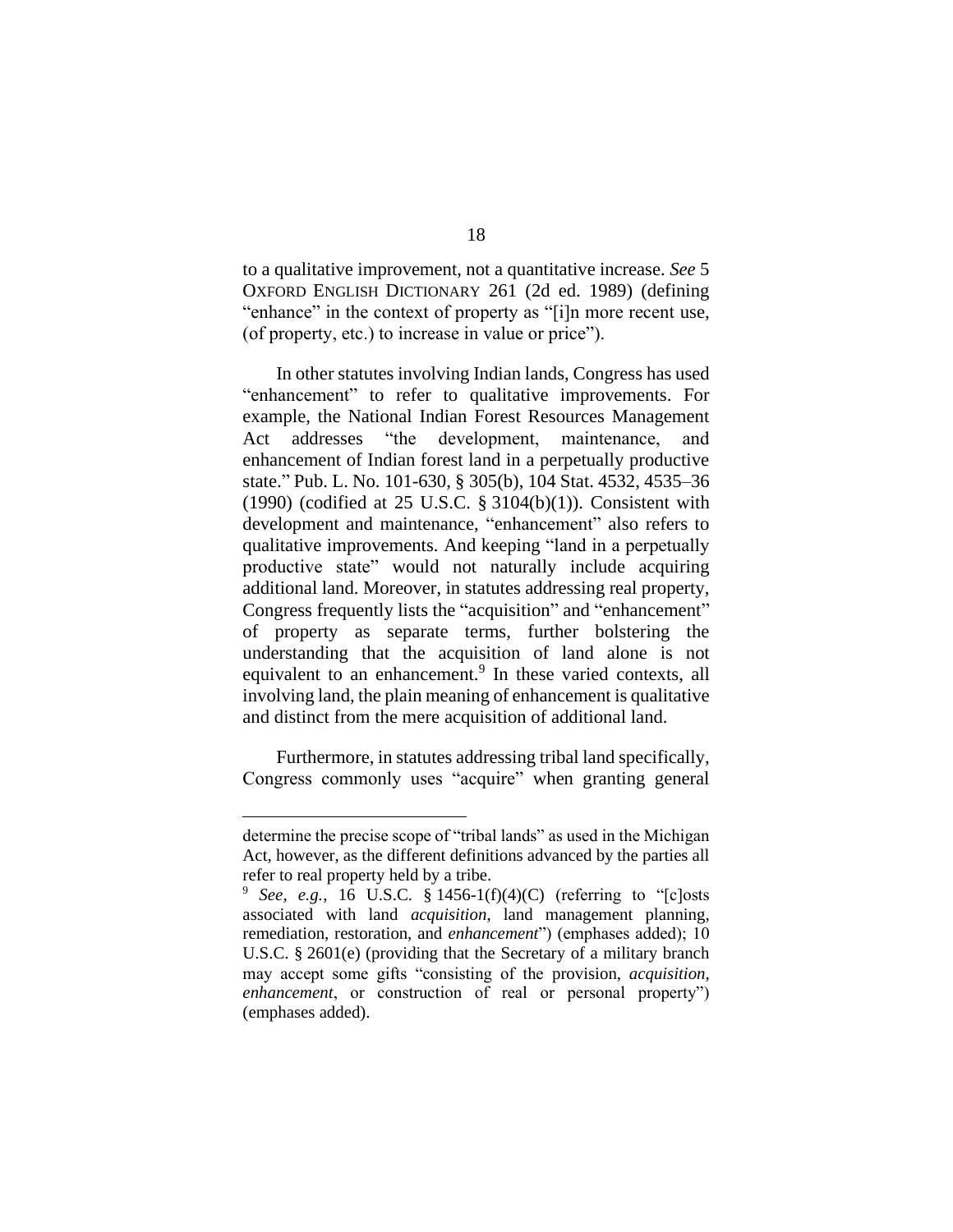authority for tribes to purchase land. <sup>10</sup> The Michigan Act does not provide the Tribe with general authority to use Fund interest to acquire land. Rather the Act specifies that interest may be used for the "consolidation or enhancement of tribal lands." Michigan Act § 108(c)(5). Reading "enhancement" to include any acquisition or increase in landholdings would eliminate the more specific use of Fund interest for the "consolidation or enhancement of tribal lands."

Finally, the term "consolidation" has a specialized meaning in the context of tribal lands that precludes interpreting "enhancement" to include mere acquisitions of land. To consolidate tribal lands means to join two parcels under tribal ownership or perhaps to combine the fractionated ownership interests in a parcel of tribal land.<sup>11</sup> The Tribe concedes that consolidation refers to the acquisition of land or land interests for these purposes. If we interpreted "enhancement" to include any land acquisition, it would swallow the more particular type of land acquisition for

<sup>10</sup> *See, e.g.*, Pueblo de San Ildefonso Claims Settlement Act of 2005, Pub. L. No. 109-286, § 6(b)(2), 120 Stat. 1218, 1221 (providing that the Pueblo may use settlement funds "to acquire the federally administered Settlement Area Land" or "at the option of the Pueblo, to acquire other land"); Fallon Paiute Shoshone Indian Tribes Water Rights Settlement Act of 1990, Pub. L. No. 101-618, § 103(F)(1), 104 Stat. 3289, 3291 ("The Tribes are authorized to acquire by purchase … [certain] lands or water rights, or interests therein[.]"); Seneca Nation Settlement Act of 1990, Pub. L. No. 101-503, § 8(c), 104 Stat. 1292, 1297 ("Land within its aboriginal area in the State or situated within or near proximity to former reservation land may be acquired by the Seneca Nation[.]").

<sup>11</sup> *See* COHEN'S HANDBOOK § 1.07, at 106. Consolidation seeks to remedy the highly fractionated ownership of tribal lands, which resulted from the government's failed allotment policy. *Babbitt v. Youpee*, 519 U.S. 234, 237–38 (1997).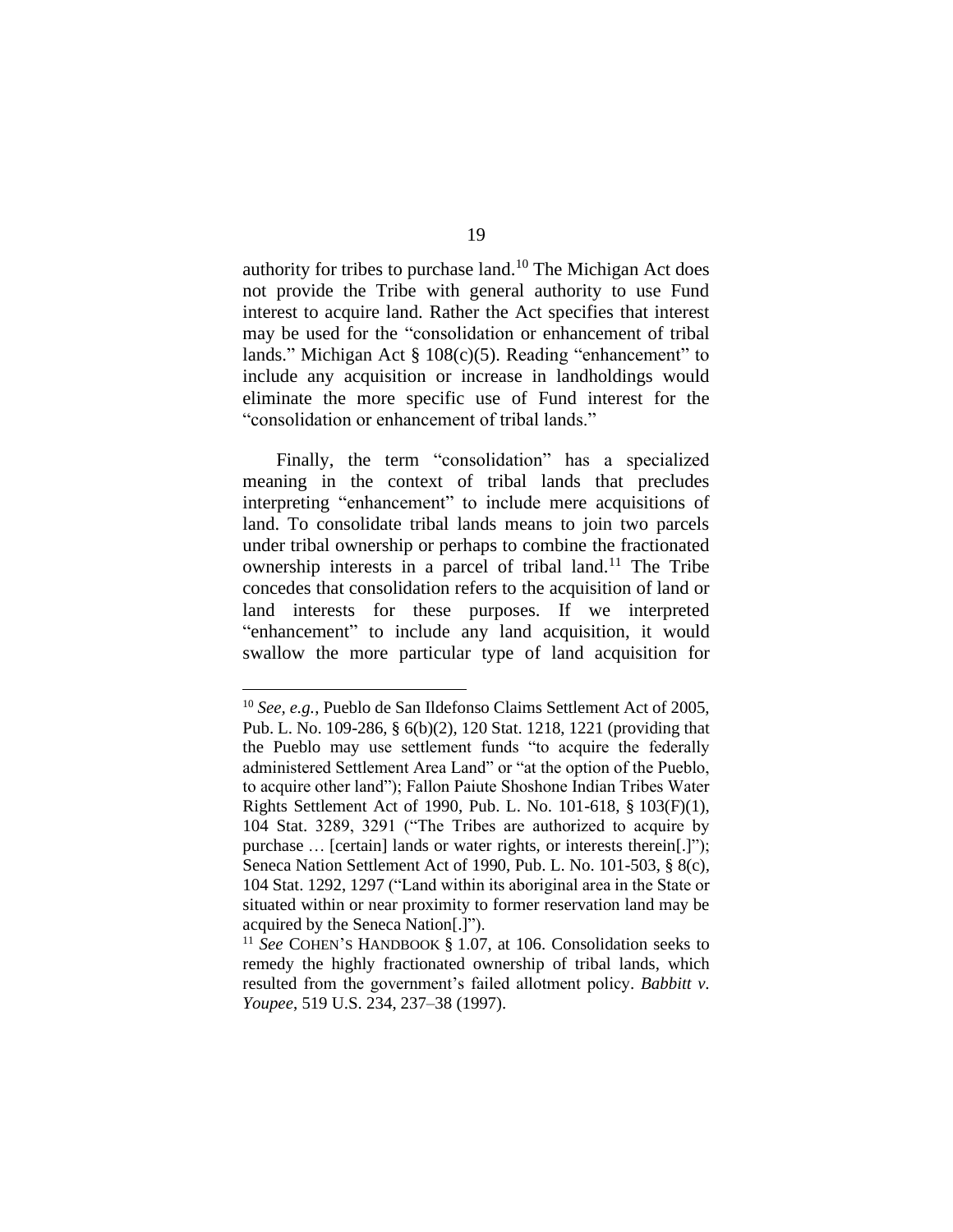"consolidation." We ordinarily avoid interpreting a statute in a manner that would render a word superfluous or ineffective. If we adopted the Tribe's reading of "enhancement" to include any acquisition of land that increases acreage, then "consolidation" would do no independent work in the statute.<sup>12</sup>

The Tribe's arguments to the contrary fail to comport with the plain meaning of the Michigan Act. The Tribe maintains that "enhancement" can refer to a quantitative increase by analogizing to the term "sentence enhancement" or "enhanced benefits." But upon closer inspection, these examples do not support the Tribe's interpretation. Although enhancing a criminal sentence increases the amount of time a person will serve, that enhancement lengthens an existing sentence but does not add a new sentence.<sup>13</sup> Similarly, an enhancement of benefits would increase existing benefits, but it would not refer to adding a new set of unrelated benefits. The Tribe's examples confirm that "enhancement" must have a nexus to some existing thing, whether real property, a criminal sentence, or welfare benefits. In this appeal, however, the Tribe has not explained how its acquisition connects, geographically or

<sup>&</sup>lt;sup>12</sup> The Tribe suggests that "consolidation" is not superfluous under its interpretation because the Tribe might swap a larger piece of land for a smaller one in order to consolidate lands. For such hypothetical land swaps to inform Interior's trust obligation, however, they would have to involve Fund interest, which seems unlikely. Regardless, enhancement refers to qualitative improvements in the context of land.

<sup>&</sup>lt;sup>13</sup> The meaning of enhancement in the sentencing context is unusual. Unlike the ordinary meaning of enhancement, which is to make better, the enhancement of a sentence means "to make harsher." BRYAN A. GARNER, GARNER's DICTIONARY OF LEGAL USAGE 317 (3d ed. 2011); BRYAN A. GARNER, GARNER's MODERN AMERICAN USAGE 300 (2d ed. 2003) ("[B]ecause *enhance* has long had positive connotations, it is a mistake to use it in reference to something bad.").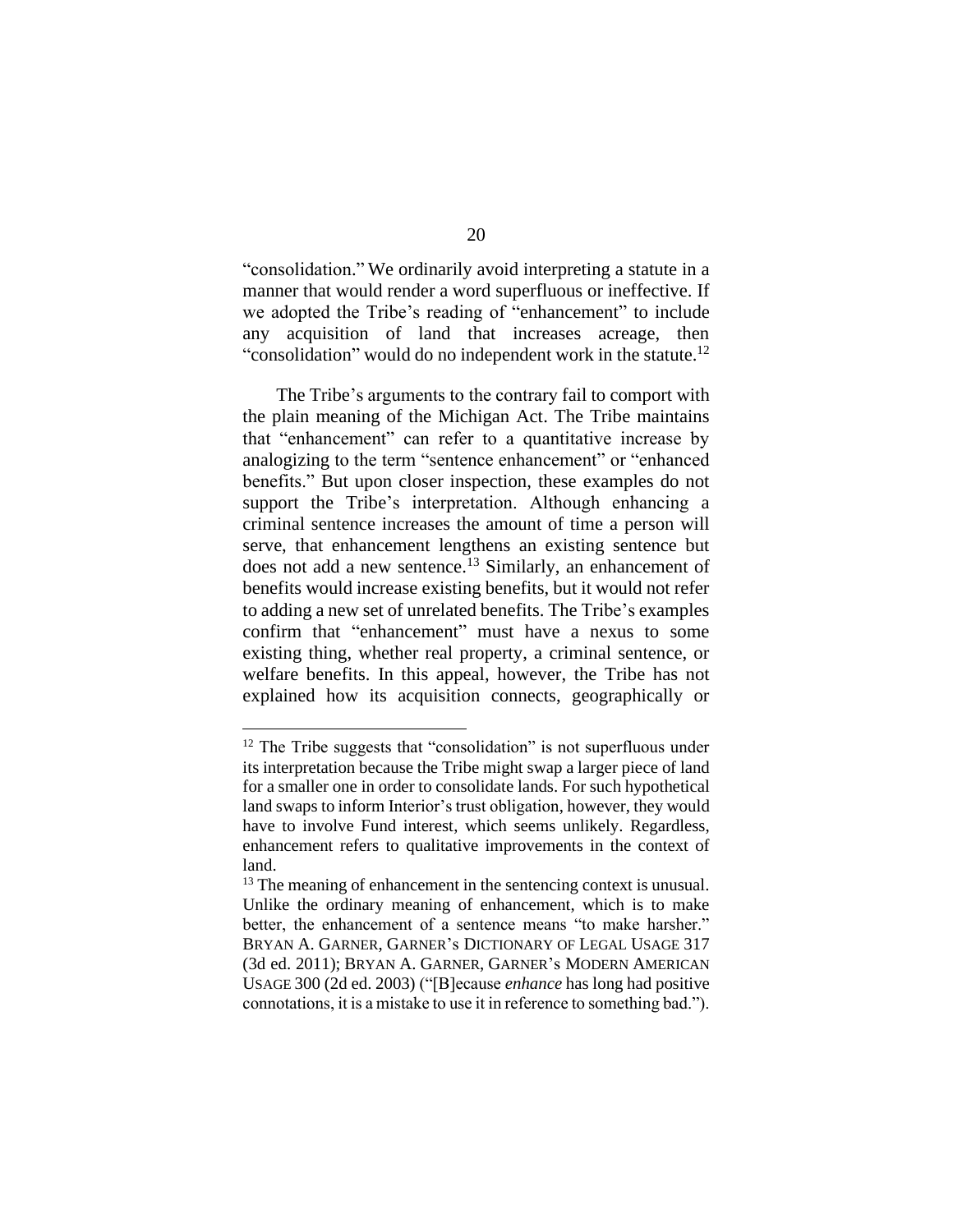otherwise, to existing tribal lands. Instead, it has merely acquired a separate parcel of land.

Finally, the Tribe cannot take refuge in the drafting history of the Michigan Act or the broad purposes of the statute. The Tribe contends that Interior's suggested amendments to a different section of the Act demonstrate that Interior understood "consolidation and enhancement" to refer to acquisitions. But Interior's purported understanding does not translate into Congress' meaning and this bit of "drafting history is no more legitimate or reliable an indicator of the objective meaning of a statute than any other form of legislative history." *Hamdan v. Rumsfeld*, 548 U.S. 557, 668 (2006) (Scalia, J., dissenting). Congress may change language in drafts for any number of reasons, but the law is only what Congress enacts. *See* U.S. CONST. art. I, § 7. The Tribe also maintains that the purpose of the Michigan Act was to promote the Tribe's economic self-sufficiency, and that the Act should be read to "effectuate its purpose." Even if we could identify a single purpose of the Michigan Act, no statute pursues its purpose at all costs, because legislation invariably includes trade-offs between different interests. *Cf. Landgraf v. USI Film Prods.*, 511 U.S. 244, 286 (1994) (explaining that statutes reflect compromises and do not "pursue a single goal"). The Michigan Act reflects a negotiated agreement between the Tribe and the government regarding the settlement of various land claims, similar to treaties with sovereign tribes. Particularly in this context, we must decline to unravel a legislative deal through resort to imputed purposes.

In sum, Interior's interpretation comports with the plain meaning of the Michigan Act because an "enhancement of tribal lands" does not include an acquisition of lands with no connection to increasing the quality or value of existing tribal lands. We need not define "enhancement of tribal lands" for all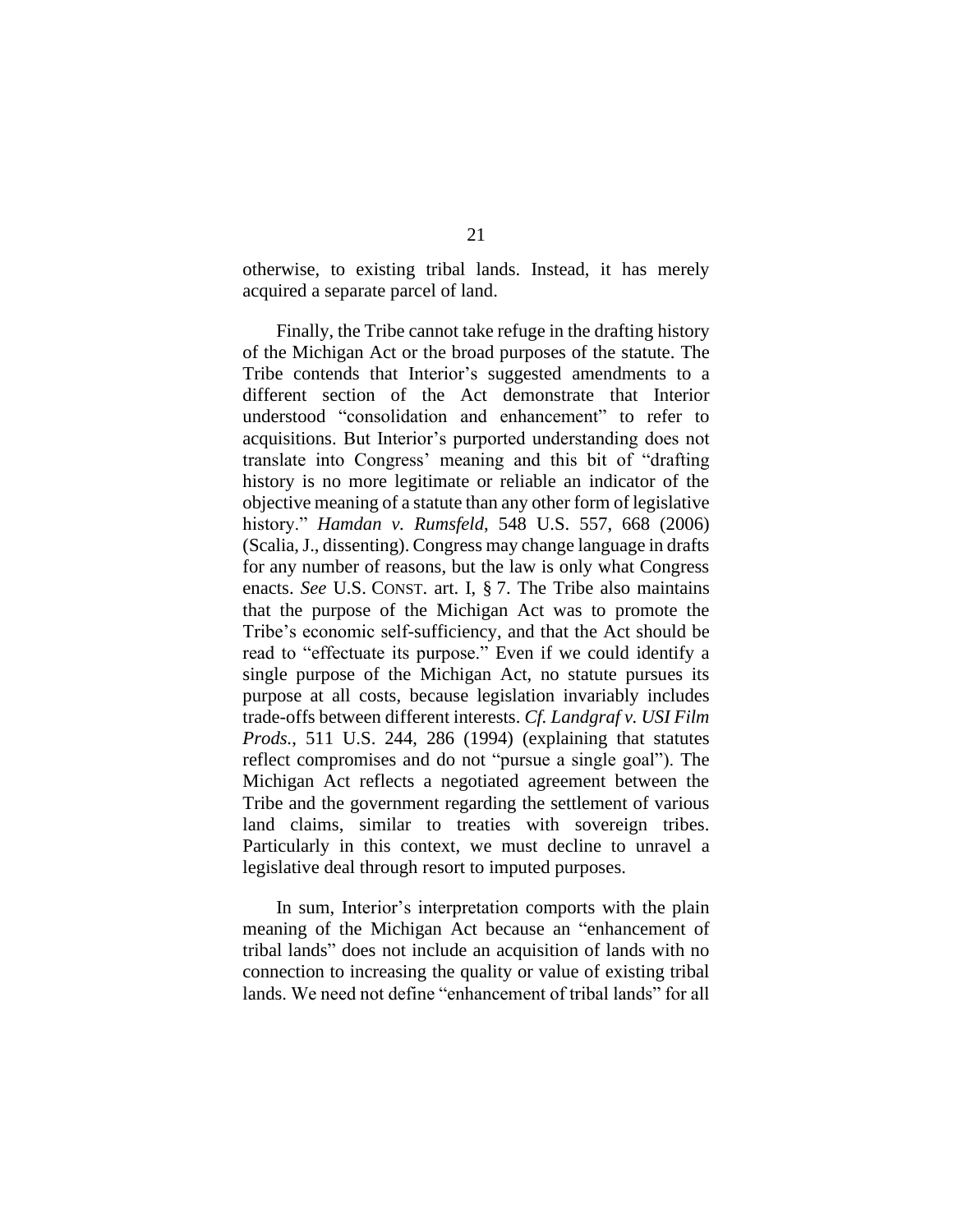purposes, but we reject the Tribe's argument that "enhancement" necessarily includes *any* acquisition of land.

\* \* \*

The Michigan Act requires the Secretary of the Interior to take into trust land acquired with Fund interest, but the Act does not require the Secretary to violate the law. Therefore, before taking land into trust, Interior has the authority to confirm that the Tribe properly acquired the land with Fund interest for a statutorily permissible use. The Tribe may use Fund interest for the enhancement of tribal lands, but that does not include an acquisition of land that merely increases the acreage of the Tribe's lands without improving the quality or value of existing tribal lands.

For the foregoing reasons, we reverse the district court's judgment and remand for proceedings consistent with this opinion.

*So ordered.*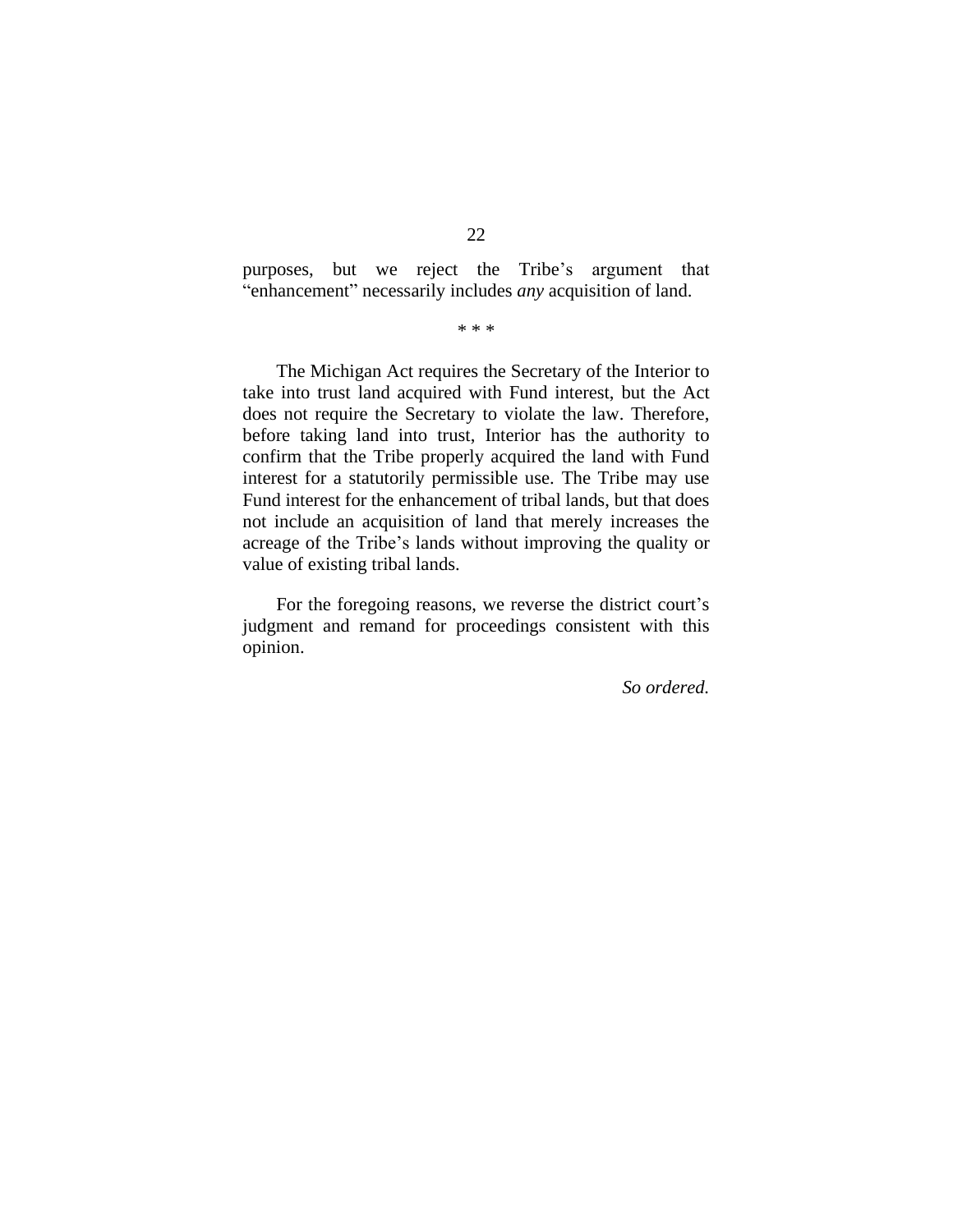KAREN LECRAFT HENDERSON, *Circuit Judge*, dissenting: This case presents a straightforward exercise of statutory interpretation. Under the familiar *Chevron* doctrine, we first assess whether the Congress' intent in  $\S$  108(f) of the Michigan Indian Land Claims Settlement Act (MILCSA), Pub. L. No. 105-143, 111 Stat. 2652 (1997), is clear as to the limits of the Department of the Interior's (Interior) Secretary's (Secretary) review before she takes lands into trust for the Sault Ste. Marie Tribe of Chippewa Indians (Sault); only if there is ambiguity does our analysis go further. *Eagle Pharms., Inc. v. Azar*, 952 F.3d 323, 330 (D.C. Cir. 2020); *see Chevron, U.S.A., Inc. v. Nat'l Res. Def. Council, Inc.*, 467 U.S. 837 (1984). Because MILCSA unambiguously limits the Secretary's review to whether lands were "acquired using amounts from interest or other income of the Self-Sufficiency Fund," MILCSA § 108(f), our analysis should begin and end with the statute's plain text. Accordingly, I would affirm the judgment of the district court.<sup>[1](#page-22-0)</sup>

We begin with the text, "the most traditional tool" of statutory interpretation. *Eagle Pharms.*, 952 F.3d at 330 (alteration adopted) (quoting *Engine Mfrs. Ass'n v. EPA*, 88 F.3d 1075, 1088 (D.C. Cir. 1996)). "Indeed, 'the preeminent canon of statutory interpretation requires us to presume that the legislature says in a statute what it means and means in a statute what it says there.'" *Id.* (alterations adopted) (quoting *Janko v. Gates*, 741 F.3d 136, 139–40 (D.C. Cir. 2014)). "[W]e 'cannot ignore the text by assuming that if the statute seems odd to us it could be the product only of oversight, imprecision, or

<span id="page-22-0"></span><sup>&</sup>lt;sup>1</sup> Because I would hold  $\S$  108(f) unambiguously limits the Secretary's review before taking lands into trust to whether such lands were acquired using Fund income or interest, I would affirm the district court on that basis and end our analysis there, declining to conduct additional review of whether the Secretary applied the correct understanding of MILCSA  $\S$  108(c)(5) when she conducted her unauthorized review of the Sault's land purchase for compliance with  $§ 108(c)(5)$ .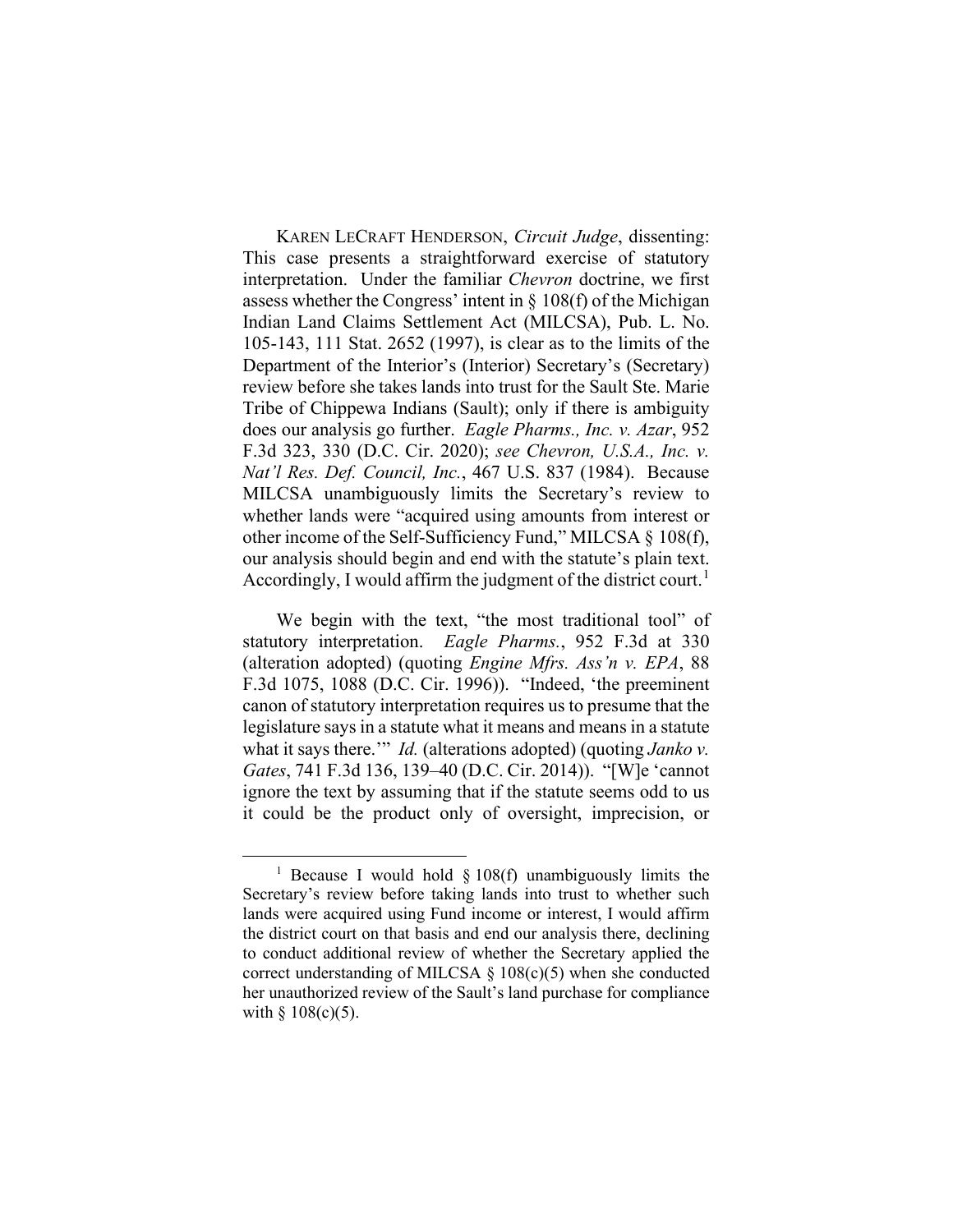drafting error.'" *Id.* at 333 (alteration adopted) (quoting *Engine Mfrs. Ass'n*, 88 F.3d at 1088–89). We also look to the statute's structure and must interpret it as part of a cohesive regulatory scheme, if possible, "but 'reliance on context and structure in statutory interpretation is a subtle business, calling for great wariness lest what professes to be mere rendering becomes creation and attempted interpretation of legislation becomes legislation itself.'" *Id.* at 332 (alteration adopted) (quoting *King v. Burwell*, 576 U.S. 473, 497–98 (2015)). Extrinsic materials "have a role in statutory interpretation only to the extent they shed a reliable light on the enacting Legislature's understanding of otherwise ambiguous terms." *Id.* at 338 (quoting *Exxon Mobil Corp. v. Allapattah Servs., Inc.*, 545 U.S. 546, 568 (2005)).

Section 108(f) states: "Any lands acquired using amounts from interest or other income of the Self–Sufficiency Fund shall be held in trust by the Secretary for the benefit of the tribe." MILCSA, § 108(f). The district court concluded that § 108(f) unambiguously limits the Secretary's review to whether the Sault acquired the land using Self-Sufficiency Fund (Fund) interest or income. *Sault Ste. Marie Tribe of Chippewa Indians v. Bernhardt*, 442 F. Supp. 3d 53, 63–73 (D.D.C. 2020). I agree: § 108(f) is unambiguous. Under § 108(f)'s plain text, the Secretary "shall"—mandatorily hold in trust any lands "acquired using amounts from interest or other income" of the Fund. MILCSA, § 108(f). There is no second condition. The Secretary's review is limited to whether the land at issue was "acquired using amounts from interest or other income" of the Fund. *Id.* The Congress has included language suggesting additional conditions in similar statutes but did not do so here. *See*, *e.g.*, The Gila Bend Indian Reservation Lands Replacement Act, Pub. L. No. 99-503, 100 Stat. 1798 (1986) ("The Secretary, at the request of the Tribe, shall hold in trust for the benefit of the Tribe any land which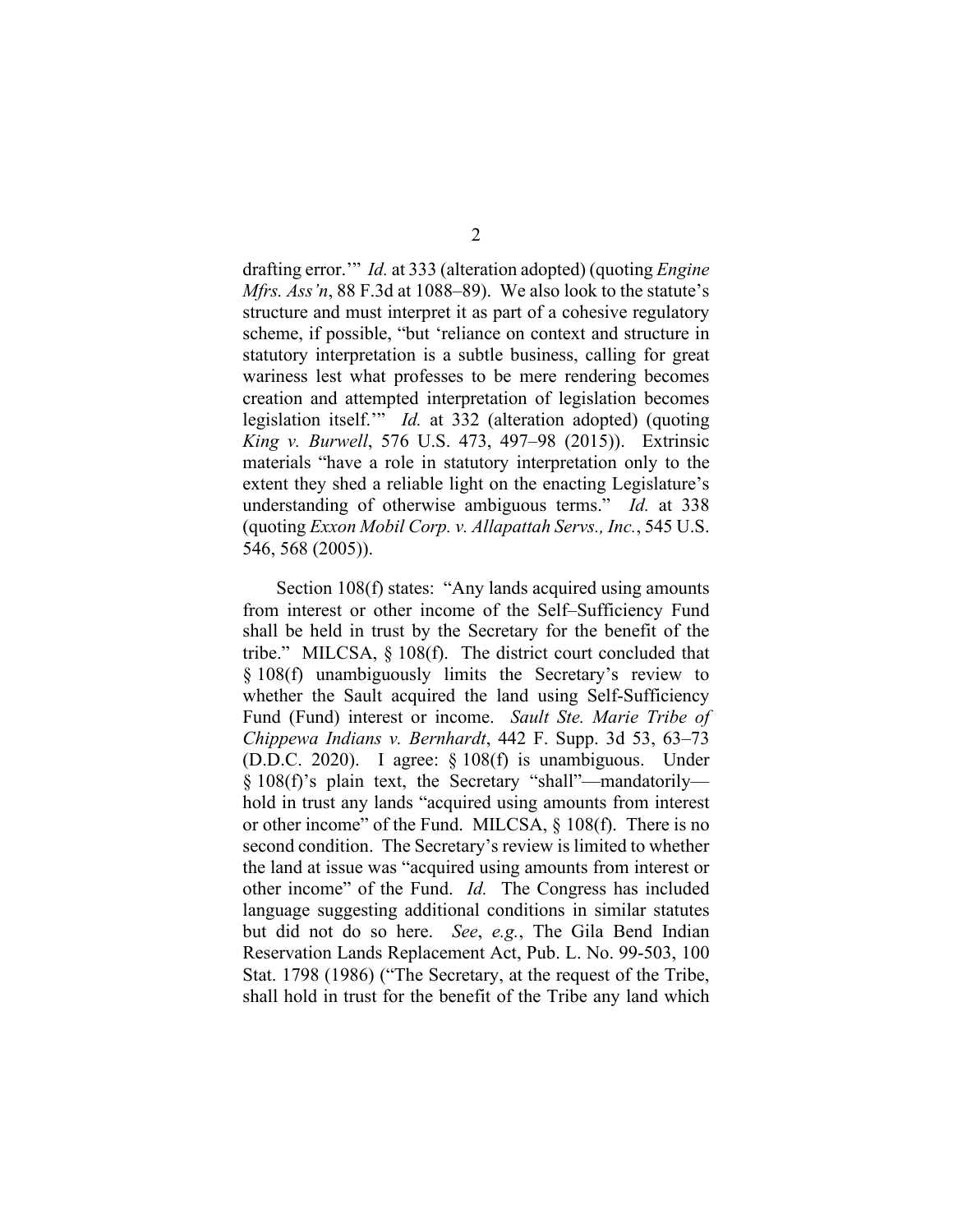the Tribe acquires pursuant to subsection (c) which meets the requirements of this subsection."). Although § 108(f) does not explicitly deprive the Secretary of authority to review the Sault's compliance with  $\S$  108(c), it only explicitly authorizes the Secretary to review whether the land was purchased with Fund income or interest and directs the Secretary to take land so purchased into trust.

The plain meaning of  $\S$  108(f) is further supported by § 108(e)(2), which provides: "Notwithstanding any other provision of law . . . the approval of the Secretary for any payment or distribution from the principal or income of the Self–Sufficiency Fund shall not be required and the Secretary shall have no trust responsibility for the investment, administration, or expenditure of the principal or income of the Self–Sufficiency Fund." MILCSA, § 108(e)(2). Granted, spending Fund income or interest differs from approving a trust application under § 108(f) but § 108(e)(2) makes clear that the Secretary has no role in approving any payment or distribution from the income or interest of the Fund and that the Secretary has no trust responsibility regarding expenditures. Nothing in these provisions authorizes the Secretary to review the Sault's land purchase for compliance with  $\S 108(c)$  before she takes the land into trust. Under  $\S 108(e)(2)$  the Secretary has no discretion to approve the Sault's use of Fund income to buy land under § 108(c). Therefore, if the Sault use Fund income to acquire land within its understanding of  $\S$  108(c), that land has been acquired using Fund income and the Secretary cannot review the acquisition beyond ensuring it expended Fund income. The land was unquestionably acquired using Fund income and, accordingly, "shall be held in trust by the Secretary." MILCSA, § 108(f). Under this statutory scheme, allowing the Secretary to review the Sault's land purchase would allow the Secretary to effectively—and without authority—condition that purchase. Considered together with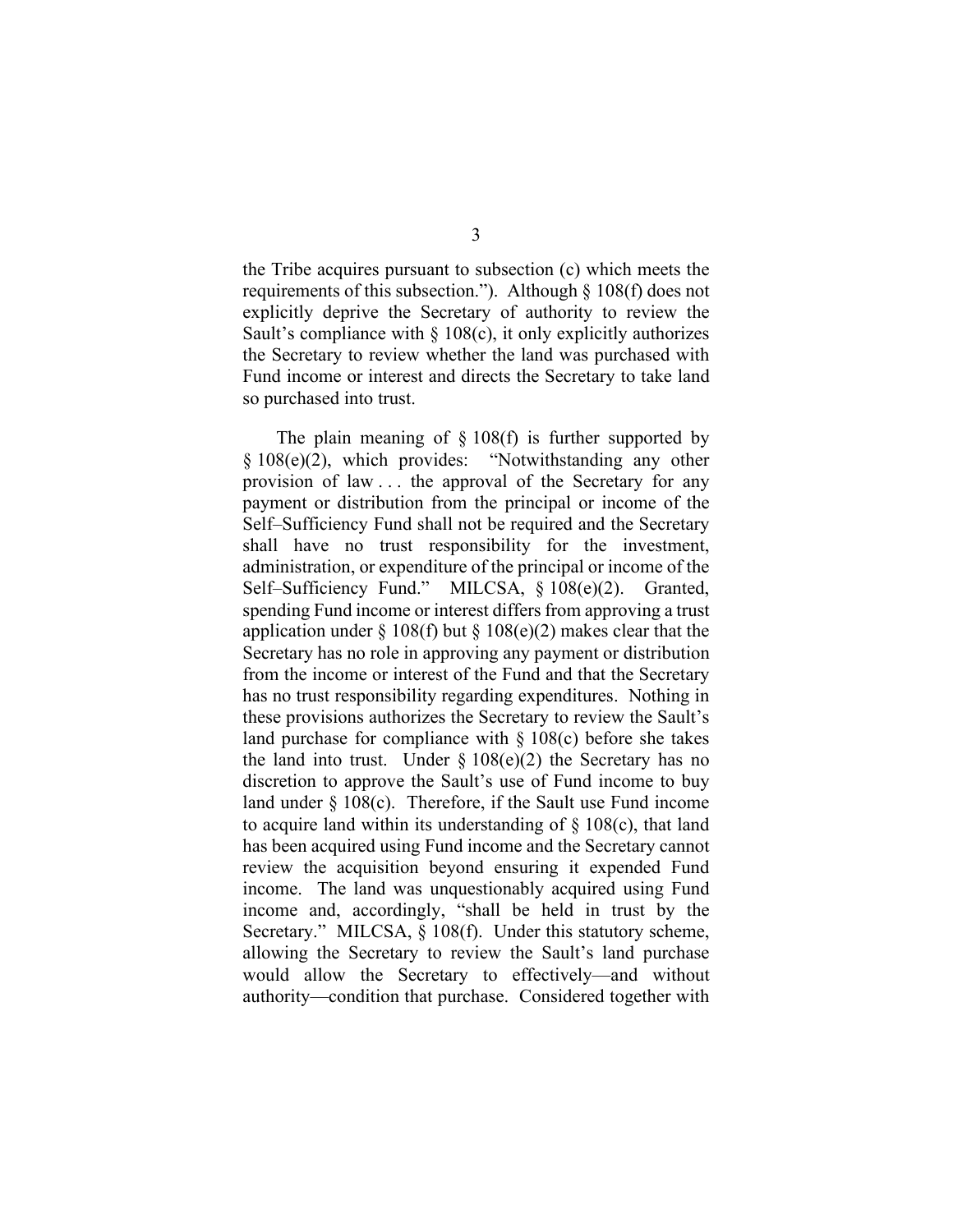§ 108(f)'s clear limitation of the Secretary's review to whether the land was acquired using Fund income or interest, I believe the Congress did not grant the Secretary authority to independently review the Sault's compliance with  $\S 108(c)$ before taking the acquired land into trust. $2$ 

The structure of the remainder of  $\S$  108 also supports this reading. The Sault Board of Directors (Board)—its governing body—is made the trustee of the Fund and entrusted with the spending decisions under MILCSA § 108(a). MILCSA, § 108(a). Sections 108(b) and 108(c) direct the Board's use of Fund principal  $(\S 108(b))$  and income and interest  $(\S 108(c))$ . *Id.* §§ 108(b)–(c). Section 108(d) requires that an annual audit of the Fund be conducted by an independent accountant, which audit is to be made available to any Sault member;  $\S 108(e)$ requires the Secretary to transfer the judgment funds<sup>[3](#page-25-1)</sup> to the

<span id="page-25-0"></span><sup>2</sup> *Sac and Fox Nation of Missouri v. Norton*, 240 F.3d 1250, 1261–62 (10th Cir. 2001) supports this understanding of  $\S$  108(e)(2) and  $\S$  108(f). In that case, the Secretary adopted the same position as the beneficiary tribe (the Wyandotte Tribe of Oklahoma) that she did not have discretion to review whether the acquisition satisfied other more general fee-to-trust regulations. Addressing an analogous statute with a dollar amount limitation, the Tenth Circuit found that the "notwithstanding" language in a similar law enacted for the benefit of a Native American tribe unambiguously manifests that the Secretary does not have discretion to decide whether to take into trust land purchased by the tribe, as long as the land was purchased using the specified funds. *Sac and Fox Nation*, 240 F.3d at 1261–62.

<span id="page-25-1"></span><sup>&</sup>lt;sup>3</sup> To compensate the Sault and other tribes for land the United States government purchased for an "unconscionably low sum," *Sault Ste. Marie Tribe*, 442 F. Supp. 3d at 74, the congressionallyestablished Indian Claims Commission awarded the Sault and other tribes more than \$10 million in damages; MILCSA dictates how these "judgment funds" are to be distributed among the beneficiary tribes, including the Sault, *id.* at 58–59.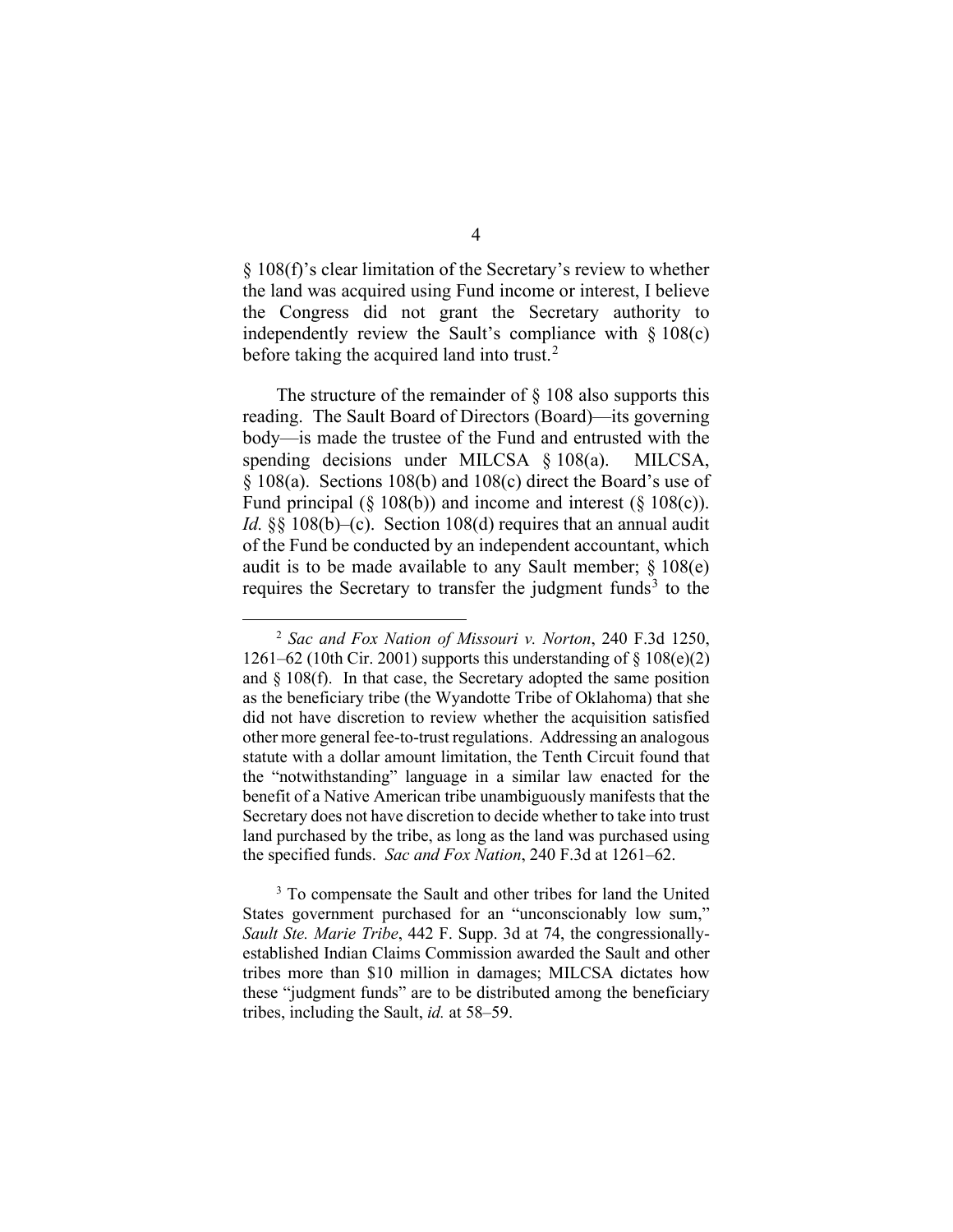Fund and makes clear she has no approval power regarding payment or distribution; § 108(f), like § 108(e), directs the Secretary to act under specified circumstances. *Id.* §§ 108(d)– (f). None of these provisions suggests that  $\S 108(c)$ 's spending instructions were intended to authorize the Secretary to review the Sault's use of Fund income before taking acquired land into trust.

Granted, § 108(b), which governs the use of Fund principal, provides that "[t]he principal of the Self–Sufficiency Fund shall be used exclusively for investments or expenditures which the board of directors determines" will achieve specified purposes. *Id.*  $\frac{1}{2}$  108(b)(1). And  $\frac{1}{2}$  108(c) does not contain similar language providing that the distribution of interest or income is to be determined by the Board. *Id.* § 108(c). Nonetheless, this difference between § 108(b) and § 108(c) does not render the Secretary's role under § 108(f) ambiguous. Section 108(a) gives the Sault Board control of the Fund's spending and § 108(b) and § 108(c) provide the Board guidance in spending the Fund's principal and income and interest. Neither § 108(b) nor § 108(c) indicates that the Secretary is to have any say over the Sault's use of the Fund and  $\frac{108(e)}{2}$  makes this unmistakably clear. Interior conceded in district court that the Secretary does not have authority to review any expenditures of income under  $§ 108(c)(1)–(3)$  notwithstanding those provisions do not include § 108(b)'s "board of directors determines" language. *Sault Ste. Marie Tribe*, 442 F. Supp. 3d at 64, 69. The inclusion or exclusion of that language alone cannot be read to mean that the Secretary has the power to review the Sault's decision or override § 108(f)'s plain text. If § 108(c)(1)–(3) guide the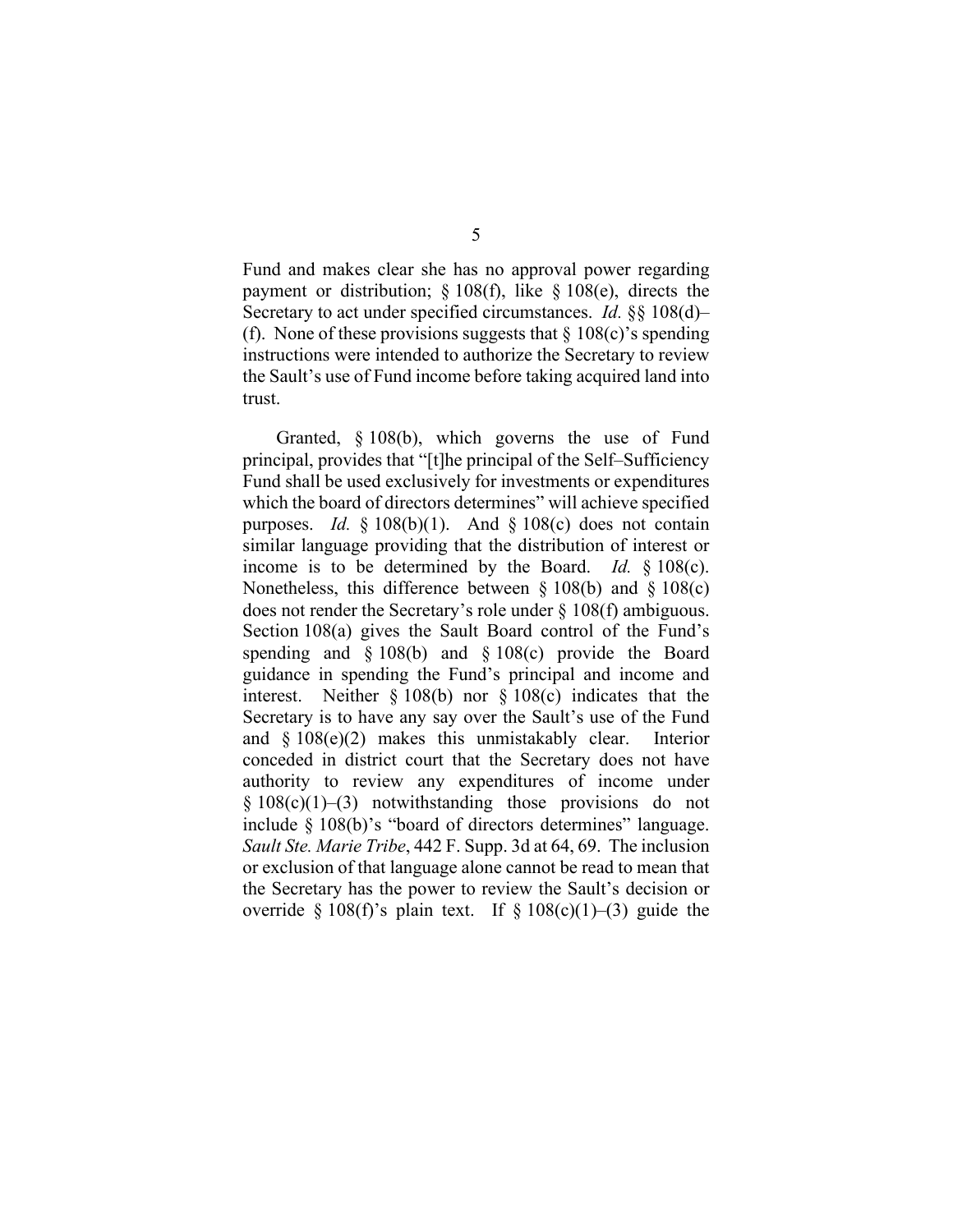Sault's expenditures without the Secretary's oversight, so too does the rest of  $\S 108(c).<sup>4</sup>$  $\S 108(c).<sup>4</sup>$  $\S 108(c).<sup>4</sup>$ 

My colleagues are convinced that general trust principles provide a background against which § 108(f) operates and therefore, even if the statute does not explicitly allow for the Secretary's review, taking land into trust is an exercise of sovereign governmental authority and the Sault's reading of § 108(f) would force the Secretary to take land into trust even if that land was acquired contrary to law. Because there is no "evidence that Congress meant something other than what it literally said" in § 108(f), I cannot join my colleagues and depart from the text's plain meaning. *Eagle Pharms.*, 952 F.3d at 332–33 (internal quotations omitted). MILCSA unambiguously gives the Sault the ability to use the Self-Sufficiency Fund's income and interest as it sees fit, consistent with its understanding of § 108(c). MILCSA does not authorize the Secretary to assess independently the Sault's use of Fund income or interest under § 108(c). As the district court correctly explained, notwithstanding the Secretary has a general trust obligation to administer the trust in compliance with the law, "MILCSA gives the Tribe, but not the Secretary, authority to determine compliance with  $\S 108(c)$ —that is the law. Thus, the Secretary violates no fiduciary obligation by following the letter of § 108(f)." *Sault Ste. Marie Tribe*, 442 F. Supp. 3d at 71 (emphasis omitted). For these reasons, I would conclude  $\S$  108(f) is unambiguous and affirm the district court's decision on that basis.

<span id="page-27-0"></span><sup>&</sup>lt;sup>4</sup> It may be possible for a tribal director to be sued for injunctive relief even if the Sault itself is insulated by sovereign immunity so that tribal members themselves would potentially oversee the Sault's expenditures under § 108(c). *See Sault Ste. Marie Tribe*, 442 F. Supp. 3d at 68 n.10.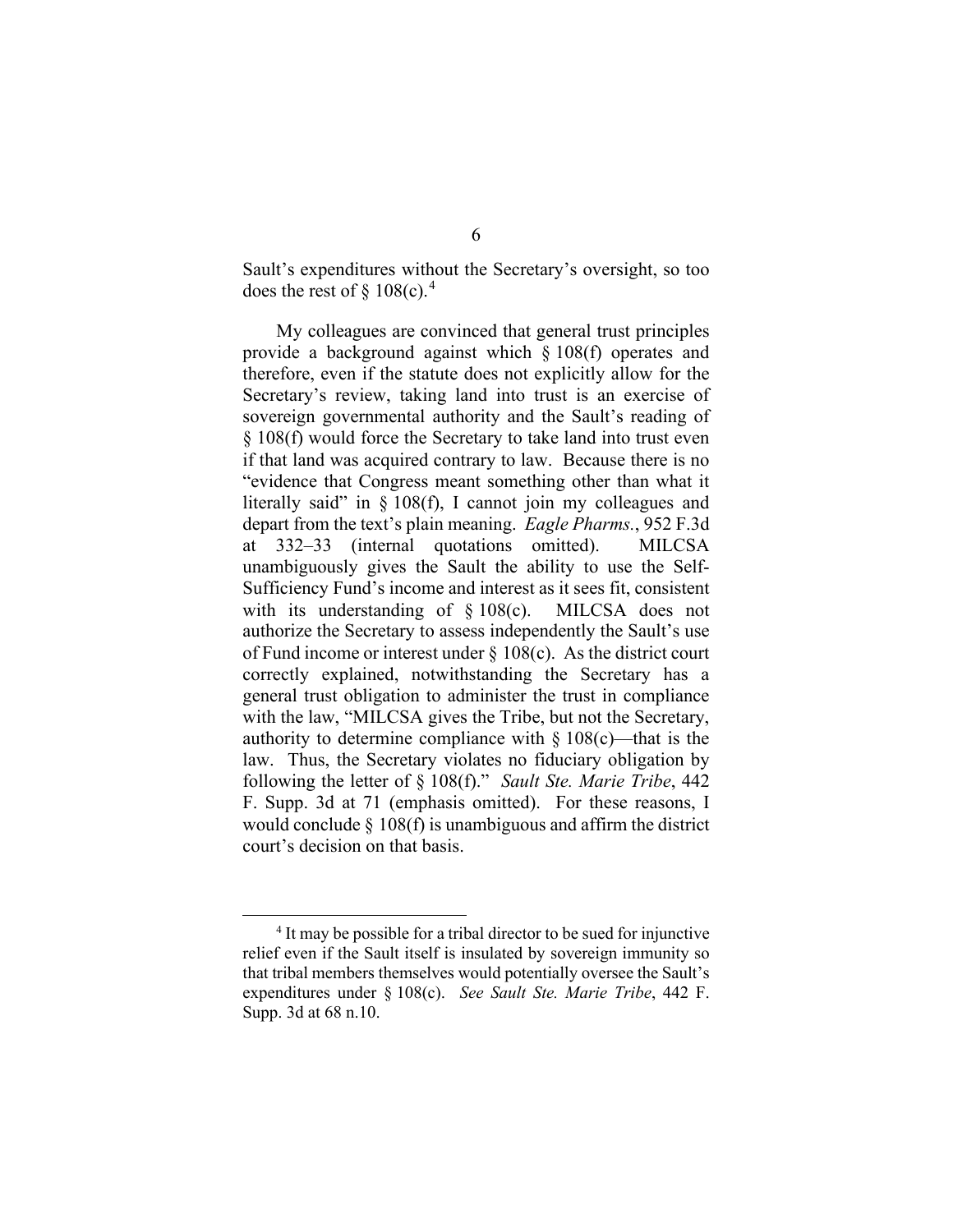Even if consideration of general trust principles supported the conclusion that  $\S 108(f)$  is ambiguous regarding the Secretary's ability to review the Sault's compliance with § 108(c) before taking land into trust—because it does not *unambiguously* allow the Secretary to do so—we would then move to the next step of *Chevron*. In a traditional statutory interpretation case, we would defer to the agency's reasonable interpretation of the statute. *Eagle Pharms.*, 952 F.3d at 330. Here, we must also address the intersection between *Chevron* and the Indian Canon, which generally provides that in a case involving Indian law, "statutes are to be construed liberally in favor of the Indians, with ambiguous provisions interpreted to their benefit." *Montana v. Blackfeet Tribe of Indians*, 471 U.S. 759, 766 (1985). In *Cobell v. Salazar* we explained that:

> *Chevron* deference can be trumped by the requirement that statutes are to be construed liberally in favor of the Indians, with ambiguous provisions interpreted to their benefit. Nonetheless, *Chevron* deference does not disappear from the process of reviewing an agency's interpretation of those statutes it is trusted to administer for the benefit of the Indians, although that deference applies with muted effect. Granted, the Indians' benefit remains paramount. But where Congress has entrusted to the agency the duty of applying, and therefore interpreting, a statutory duty owed to the Indians, we cannot ignore the responsibility of the agency for careful stewardship of limited government resources.

573 F.3d 808, 812 (D.C. Cir. 2009) (internal citations and quotations omitted). *Cobell* suggests that *Chevron*'s "muted effect" supersedes the Indian Canon only in limited contexts.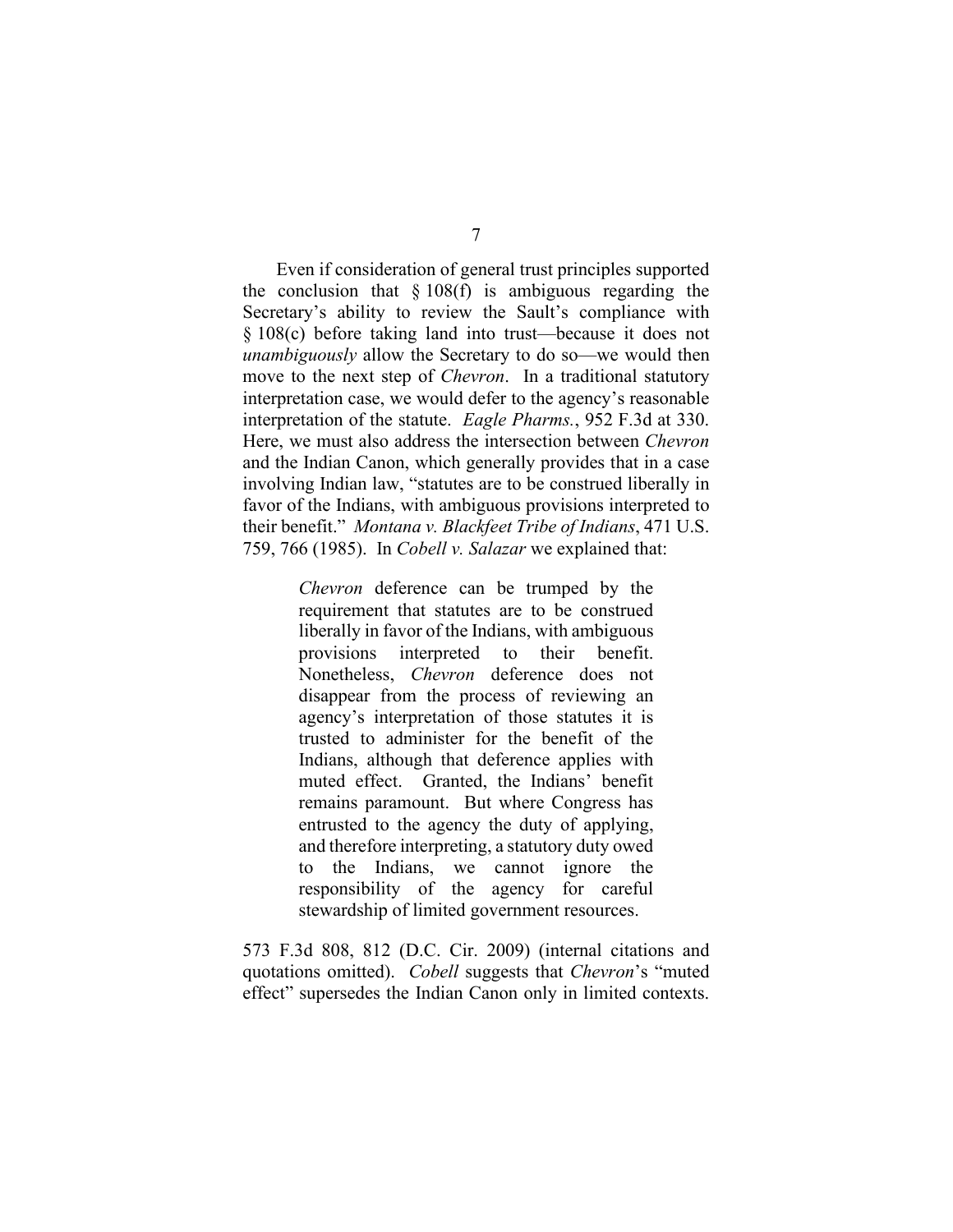*Cobell* featured one such context. In *Cobell*, the agency was responsible for "careful stewardship of limited government resources"; we rejected an interpretation that would have prevented Interior from exercising discretion as to the methodology or scope of an accounting of funds of a trust with a "unique nature," *id.* at 812–13—that is, made up mainly of "the proceeds of various transactions in land allotted to individual Indians," *id.* at 809 (internal quotations omitted).

This case is distinguishable from *Cobell* and does not support *Chevron*'s application over the Indian Canon, even with "muted effect." *Cobell* involved a trust that required Interior to conduct an accounting "for the daily and annual balance of all funds held in trust by the United States for the benefit of . . . an individual Indian." *Id.* (internal quotations omitted). We allowed Interior some deference to craft how to "provide the trust beneficiaries the best accounting possible, in a reasonable time, with the money that Congress is willing to appropriate." *Id.* at 813. On the other hand, here the Secretary's duty is relatively straightforward, especially so when we focus on  $\S$  108(f): the Secretary must take land into trust for the Sault after it purchases such land using income or interest from the Fund. Further, unlike *Cobell*—which involved management of "limited government resources"—the Secretary's taking of land into trust for the Sault does not require management of similarly limited government resources. Accordingly, the Indian Canon should favor the Sault's reasonable interpretation, without deference to the Secretary's proposed interpretation, even if that interpretation is also reasonable.

Interior also asserts that the Indian Canon does not apply because there are tribes on both sides of the dispute over interpretation. The Indian Canon is rooted in the general trust relationship between the United States Government and